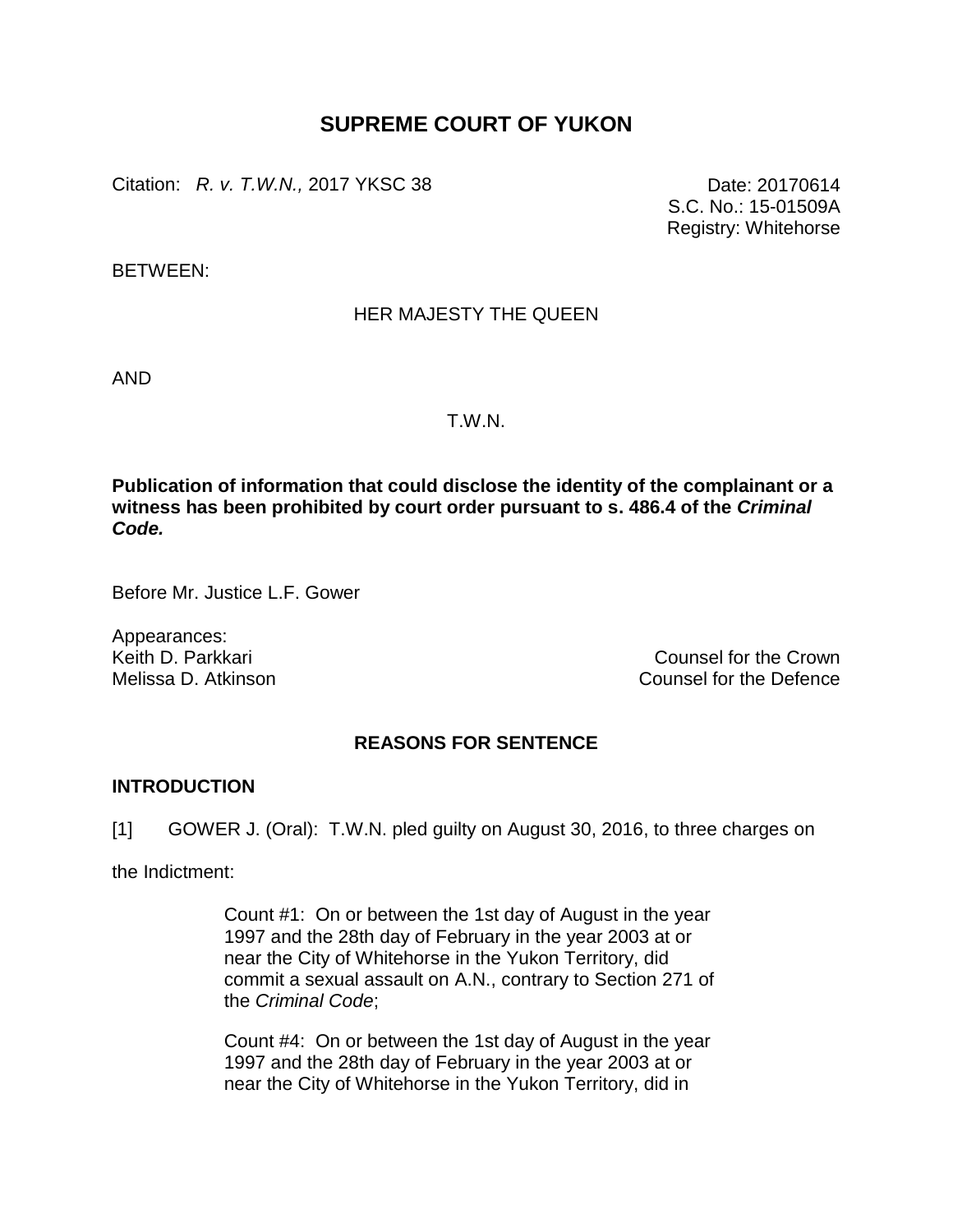committing an assault upon A.N., cause bodily harm to her, contrary to Section 267(b) of the *Criminal Code*;

Count #8: On or between the 1st day of January in the year 1990 and the 26th day of September in the year 2005 at or near the City of Whitehorse in the Yukon Territory, did commit assaults on A.A.N., A.B.N., and M.N., contrary to Section 266 of the *Criminal Code*.

[2] I note that there were originally 14 counts on the Indictment, which was scheduled to go to trial on August 30, 2016. These guilty pleas were entered with some amendments being made to the Indictment on the same day. There had been a preliminary inquiry at which the victims, or some of them, testified.

[3] Before I get into the circumstances of the offences, I want to put on the record my appreciation to counsel for being able to resolve this matter in the manner that you have done. It is still difficult for the victims to go through a sentencing hearing, but probably much less so than if a trial had been necessary to get to the bottom of this.

[4] I also want to say to the victims that whatever sentence I impose here today should not be taken as a gauge or a measure of the extent to which your dignity and your self-worth has been harmed by T.W.N. and his actions. As a judge, in compliance with the law, I have to impose a sentence which is fit, taking into account the circumstances of the offences, the circumstances of the offender, and your circumstances. I do not think that there is any sentence that I can impose that can make you whole again. I ask you to take this into account.

## **CIRCUMSTANCES OF THE OFFENCES**

[5] I think it is important to read the facts of the offences into the record. These have been previously agreed to by counsel and have been entered as an exhibit in this proceeding. I will paraphrase slightly, where appropriate.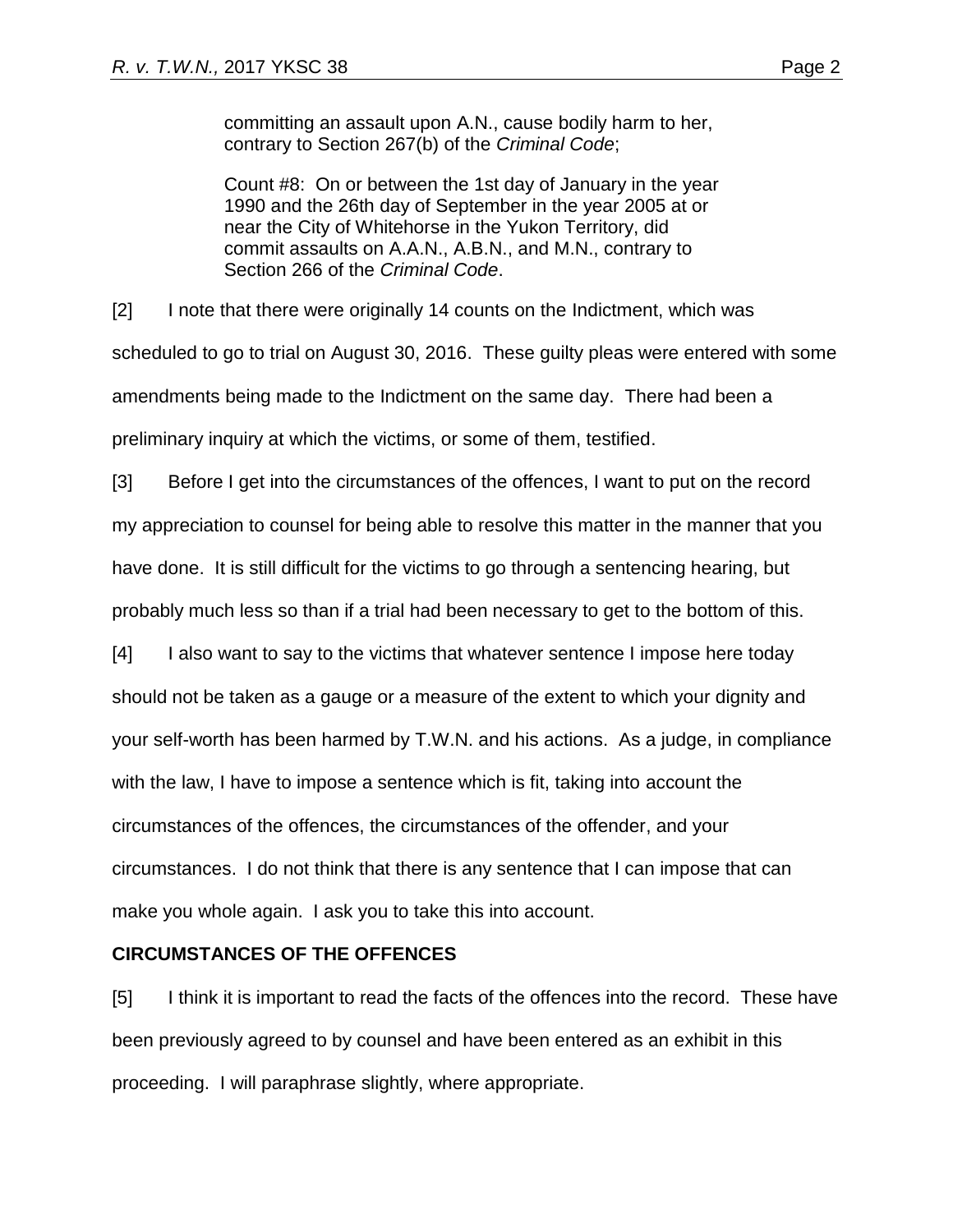[6] The accused was born September 3, 1961. He is currently 55 years old. The accused and G.G were married in 1984. During the material time in their relationship, they resided in the family home in the Riverdale subdivision of Whitehorse, Yukon.

[7] There are three children born from the relationship between G.G. and the accused: A.C.N., born in 1985; A.B.N., born October 28, 1986, who is now 30; and A.A.N., born July 31, 1989, who is now 27. G.G separated from the accused in 1995 and commenced divorce proceedings. At that time, A.B.N. was eight or nine years old and A.A.N. was about six years old.

[8] Following the separation, the accused moved into an apartment in the Riverdale subdivision.

[9] The custody and access arrangement was that A.B.N. and A.A.N. would live with their mother. The accused would have visitation with the girls on Tuesdays and Thursdays, and every second weekend. As part of the custody and access arrangement, once the girls were 13 years old, they could determine if they wanted to visit with their father, the accused, or spend weekends at his residence.

[10] A.N. is from the Philippines. She immigrated to Canada in 1996. Upon her arriving in Canada, she settled in Whitehorse, where she resided with family members. [11] In March of 1997, the accused started dating A.N. They had first met a few months earlier. A.N. was not supported in this relationship by her family.

[12] On July 28, 1997, the accused and A.N. were married. A.N. was 23 years old. They resided in the accused's apartment in Riverdale.

[13] The accused and A.N. had two children: M.N., born September 28, 1998, currently 18 years old; and S.N., born February 2000, currently 17 years old.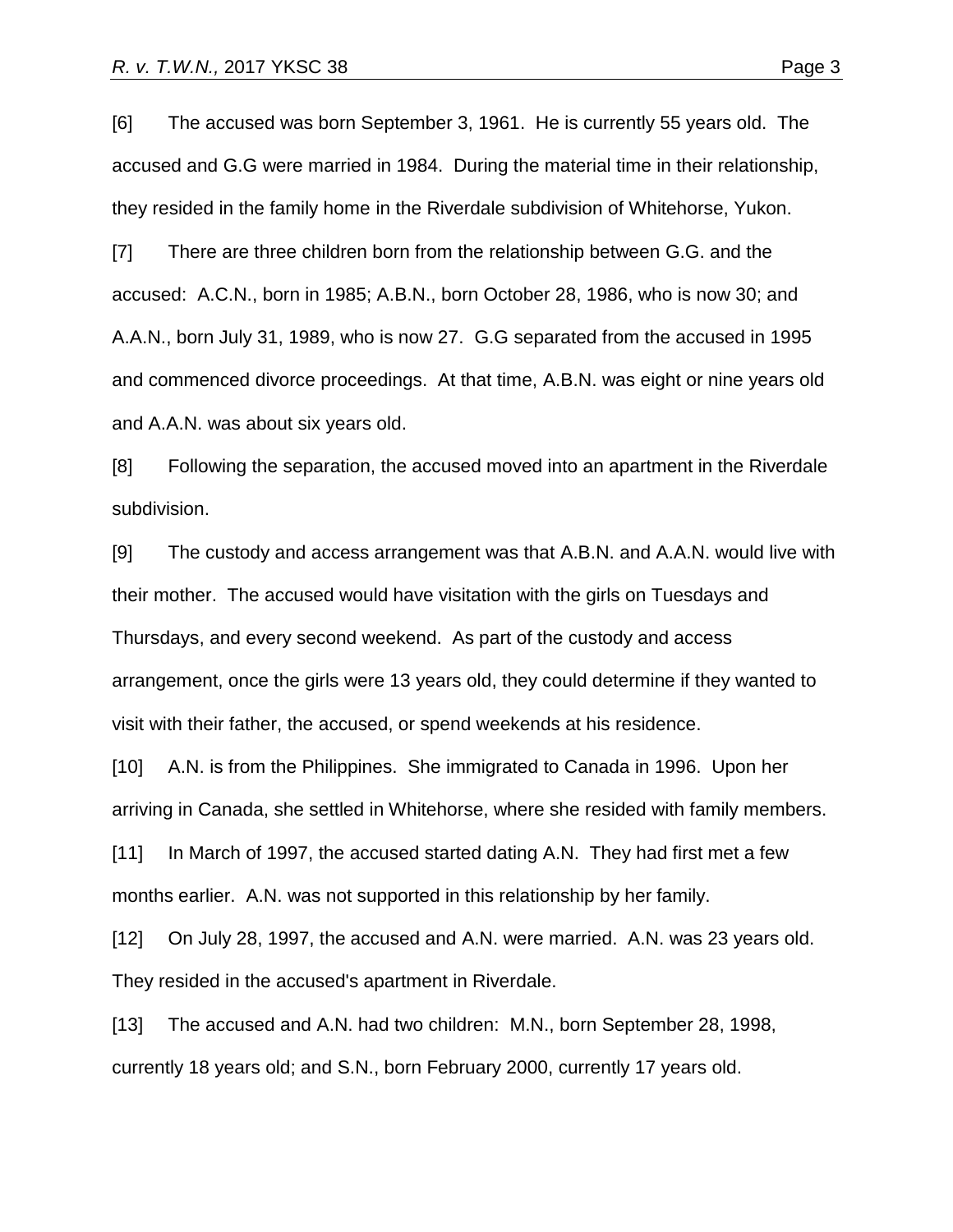[14] In October 1998, A.N. and the accused moved to a home in the Granger neighbourhood of Whitehorse.

[15] A.N. and the accused separated in February 2003. They reconciled, but then separated permanently in October of 2003. A.N. moved out of the family home. Following the separation, the accused and A.N. had a shared custody arrangement of the two children, based upon A.N.'s and the accused's work schedules.

#### *Incidents Involving A.N.*

[16] During the accused's and A.N.'s marriage, there were multiple times the accused pushed A.N., yelled at her and backed her into a corner, not allowing her to leave. These incidents lasted from a few minutes to several hours.

[17] In the spring of 1999, A.N. and the accused were arguing at their home. A.N. was carrying M.N. at the time of the argument. As A.N. was trying to get away from the accused, he kicked her in the right knee. Her knee then swelled up. The injury had a lasting effect.

[18] On one occasion, when A.N. was pregnant with S.N., A.N. and the accused were arguing, as the accused was going out and A.N. did not want him to. The accused dragged A.N. from the front door of the residence up a flight of stairs, down a hallway, and into their bedroom.

[19] On another occasion, after S.N. was born, the accused dragged A.N. from S.N.'s bedroom to their bedroom. When the accused dragged A.N., he would do so by the hair or clothing, whatever he could get a grip of.

[20] A.N. recalls another incident when they were fighting. The accused threw her on the bed. He sat on her, confining her movement, and pinned her hands above her head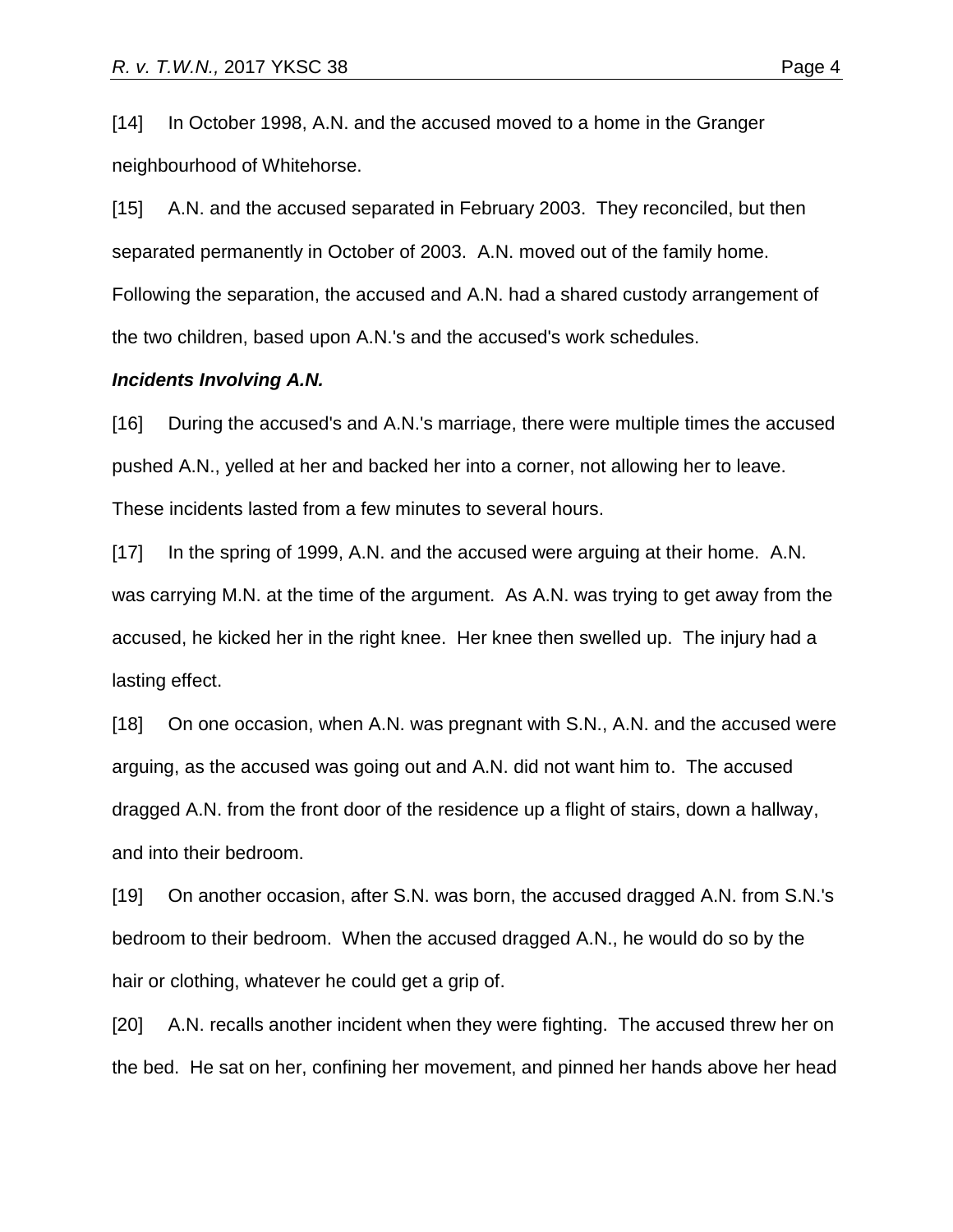and tried to smother her with a pillow. During this altercation, she cut her hand on a blind. She attended Whitehorse General Hospital for medical treatment, receiving stitches and a tetanus injection.

[21] On the New Year's Eve before the accused and A.N. separated, they got into an argument. A.N. wanted to go out and the accused did not. A.N. went out with the children. When they returned home, the accused ripped A.N.'s shirt while they were arguing in the kitchen. The accused continued to yell at and berate A.N. for several hours. The children, M.N. and S.N., observed this incident. M.N. recalls the accused ripping his mother's shirt.

[22] Other incidents of assault included the accused forcing the bedroom door open and pinning A.N. against the wall. A.N. quit locking the bedroom door because the accused would force the door open anyway, breaking it on at least one occasion.

[23] Although A.N. was working full-time, the accused controlled the finances of the relationship.

[24] Several acts of sexual assault occurred during the period of A.N.'s and the accused's marriage. Because of the controlling and physically abusive nature of the relationship, A.N. felt compelled to participate in these sexual acts. They included: rape fantasies, where the accused wanted A.N. to fight back; vaginal penetration with a cucumber on two occasions; anal sex on two occasions; videotaping of sexual acts; and oral sex with the accused holding A.N.'s head, forcing her to accept ejaculate into her mouth on many occasions. A.N. did not expressly consent to these sexual acts. Although she told the accused she did not like or want to engage in some or all of the above acts, she did not expressly object to these sexual acts. Because of the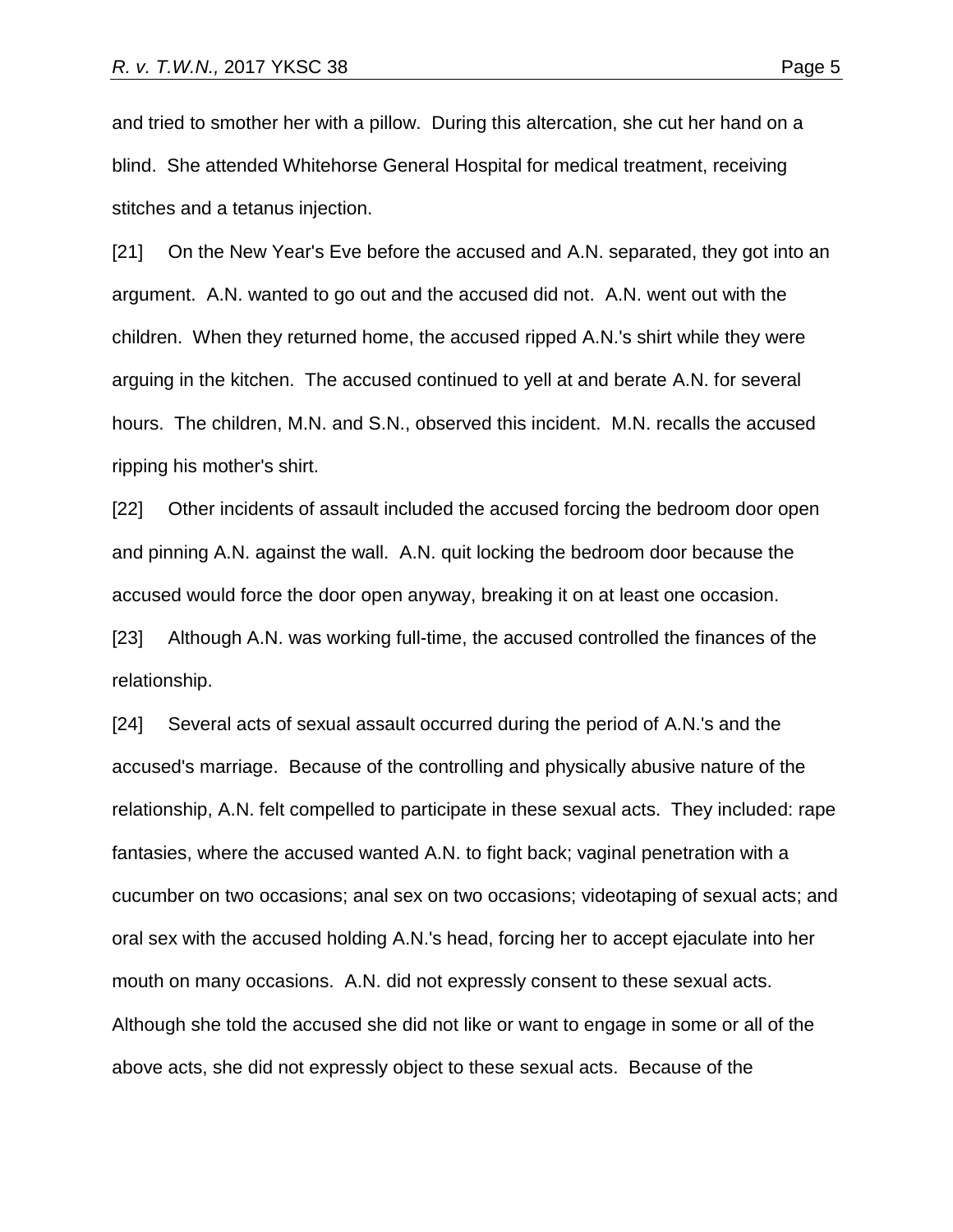controlling nature of the relationship, A.N. felt compelled to engage in sexual acts requested by the accused, as she felt it was her duty as a wife.

#### *Incidents Involving M.N.*

[25] M.N. is the son of A.N. and the accused. From as early as M.N. can remember, about four to five years old, until he was about six or seven years old, the accused would tuck M.N. in at bedtime. This generally involved the accused crawling under the covers and cuddling with M.N. M.N. recalls on many occasions when M.N.'s eyes were closed, the accused would move his hand over M.N.'s crotch and touched M.N.'s genitals overtop of M.N.'s pajamas. This unwanted touching continued until M.N. told the accused he was too hot when the accused was in bed with him. M.N. was of school age when the touching stopped.

#### *Incidents Involving A.A.N.*

[26] A.A.N. is the daughter of G.G and the accused. She was born July 31, 1989. A.A.N. lived in the family home with the accused until the accused and G.G separated in 1995.

[27] Following the separation, A.A.N. stayed overnight at the accused's residence every second weekend, first at the Riverdale apartment, then at the house in Granger. This continued until shortly before or when A.A.N. turned 13 years old.

[28] When A.A.N. was a young child, the accused would play a game with her that he called the "pinchy-bum" game. It involved the accused chasing A.A.N., or other children, and when he caught up to them, pinching their bums. Instead of pinching A.A.N.'s bum, the accused would touch or pinch in the area of her vagina with his hand. The pinching was brief in nature, but was repeated multiple times during the game. At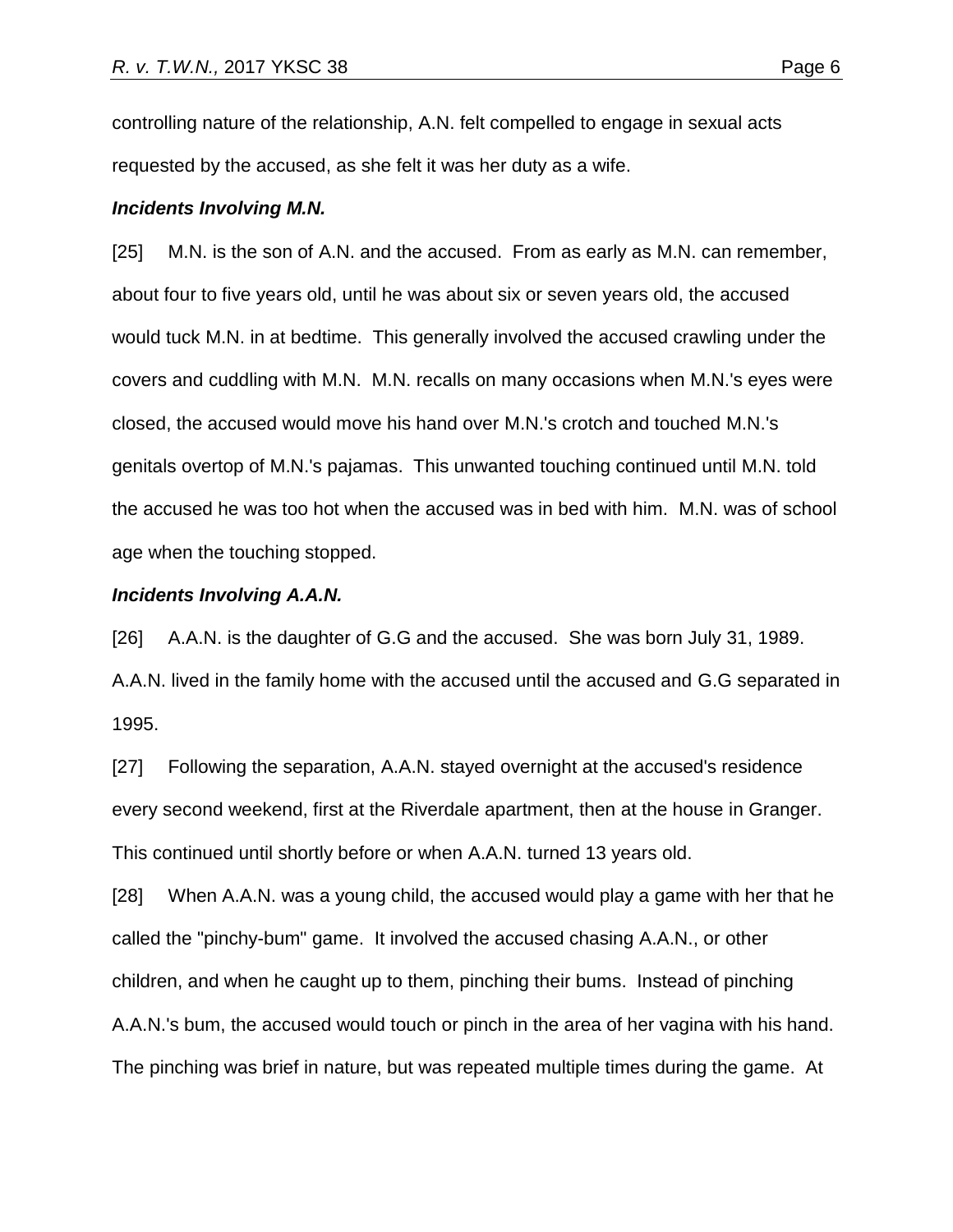the time, A.A.N. perceived this activity to be a game. As she became more aware, she realized that the pinching of her genital area was inappropriate. A.A.N. recalls the pinchy-bum game stopping when she was about 9 or 10 years old.

[29] From the time she was a young child until she was about nine years old, the accused would tuck A.A.N. into bed. He would crawl under the covers with her. She normally wore pajamas to bed. Her recollection is that the accused was fully clothed. The accused would crawl under the covers with her; cuddle her with his hand on her stomach. The accused would pretend to be asleep. He would twitch, moving his hand onto A.A.N.'s chest. After a period of time, he would twitch again, moving his hand so it rested over her groin. A.A.N.'s perception is that the touching would happen for half an hour to an hour. The touching happened up to several times a week at the family home in Riverdale. The inappropriate touching happened regularly at the accused's Riverdale apartment and at the accused's residence in Granger. The touching stopped when A.A.N. was about nine years old, when she no longer wanted to be tucked in.

#### *Incidents Involving A.B.N.*

[30] A.B.N. is the daughter of G.G and the accused, and is the second of the three children. A.B.N. lived in the family home with the accused until the accused and G.G separated in 1995.

[31] Following the separation, A.B.N. stayed at the accused's residence every second weekend, first at the Riverdale apartment, then at the Granger home. This continued until A.B.N. was between 11 and 13 years old.

[32] When she was a young child, she believed starting when she was five years old or younger, the accused would play a game with her that he called the "pinchy-bum"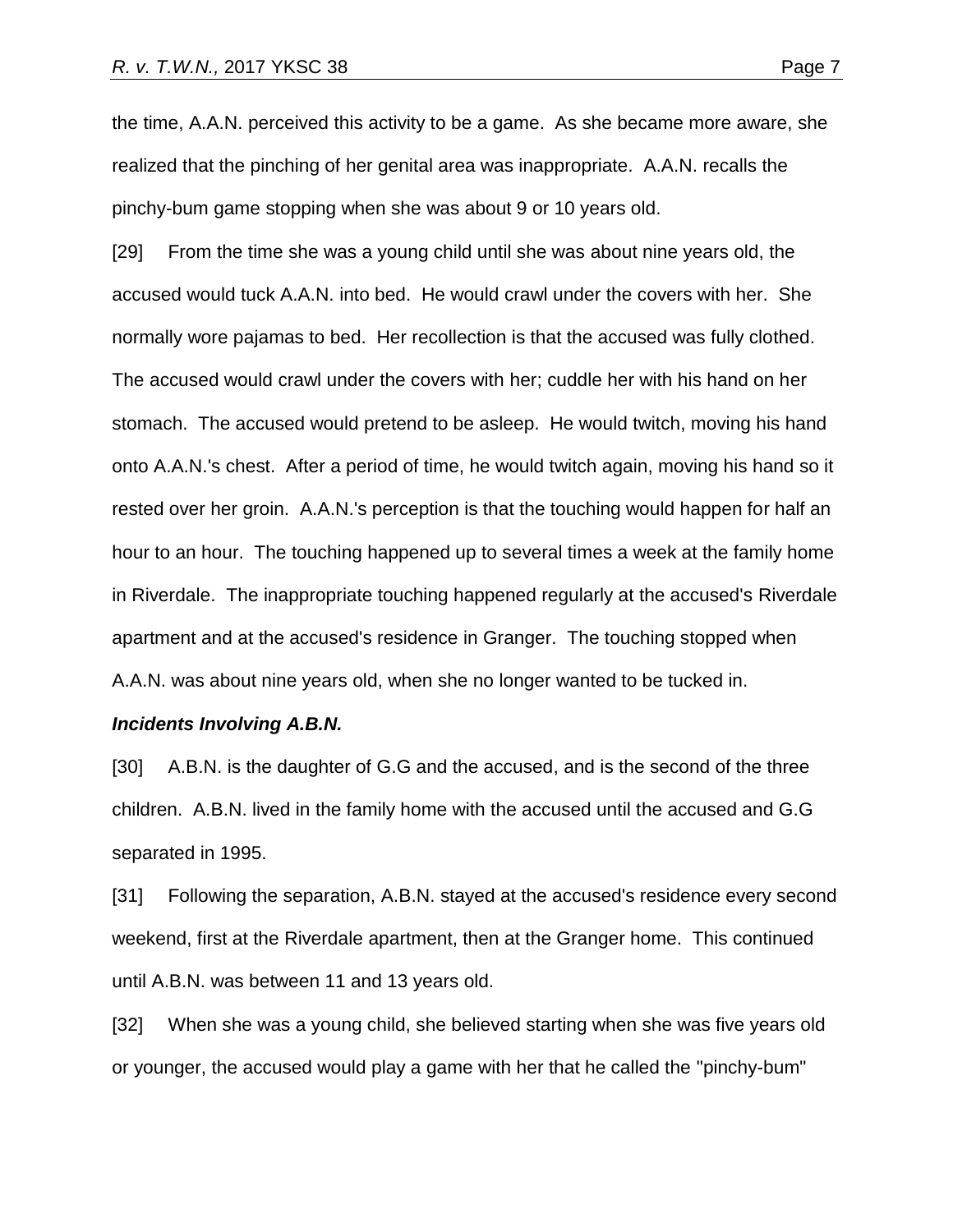game. It involved the accused chasing A.B.N., or other children, and when he caught up to them, pinching their bums. A.B.N. remembers the accused missing when he would pinch her bum and instead touch or pinch in the area of her vagina with his hand. [33] When she was young, A.B.N. thought that it was odd that the accused would miss her bum so many times in a row and would keep pinching her private areas, where she had been taught as a young child that strangers were not allowed to touch her. This activity occurred on a regular basis. As A.B.N. became more aware, she realized that the pinching of her genital area was inappropriate.

[34] A.B.N. made efforts to reduce seeing the accused when she was about 11 or 12 years old. Per the separation agreement, when A.B.N. was 13 years old, she was allowed to decide if she wanted to see the accused. She decided not to see the accused or stay at his residence. A.B.N. stopped playing the pinchy-bum game when she was 11 or 12 years old.

[35] From the time she was a young child, her first concrete memories are from when she was about five years old until she was about 11 or 12 years old. The accused would tuck A.B.N. into bed. He would crawl under the covers with her. She normally wore pajamas to bed when she was younger and jeans when she was older. The accused was fully clothed. A.B.N. recalls he would regularly wear blue shorts. The accused would crawl under the covers with her; cuddle her with his hand on her stomach. The accused would pretend to be asleep. He would twitch, moving his hand onto A.B.N.'s chest. After a period of time, he would move his hand so it rested over her genital area. A.B.N. is not sure how long the touching lasted for, but notes the accused would not spend the night. The touching happened repeatedly at the family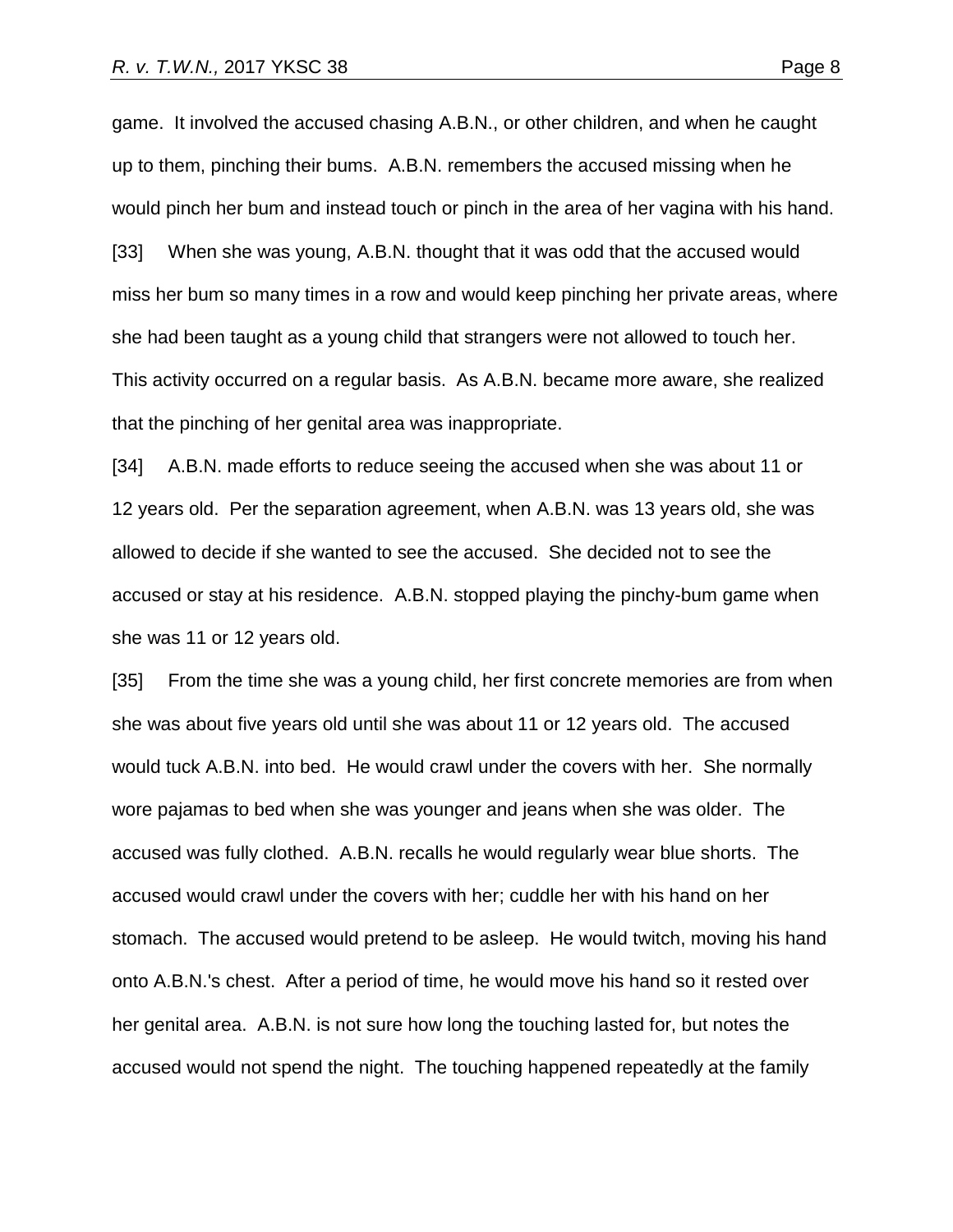home in Riverdale, the accused's Riverdale apartment, the accused's Granger home, and at the accused's mother's residence. The touching stopped when A.B.N. was about 11 or 12 years old, when she made efforts not to spend nights at the accused's residence.

### **CIRCUMSTANCES OF THE ACCUSED**

[36] T.W.N. was born in Vancouver in 1961 and moved to Whitehorse with his parents in 1970. His mother passed away in 2012. He was the only child and he had a very close relationship with his mother. He said he felt secure in his childhood. To the author of the pre-sentence report, the accused stated that his father was H.N. [redacted], and that he passed away in 1999. T.W.N. did not find out that H.N. was not his real father until he was in his 30s. He was shocked by this discovery. He said that he does not know who his biological father is.

[37] He said he never witnessed any physical violence between his parents. He said that he was shocked when his parents separated when he was 18 or 19 years old, but otherwise felt that he had a typical and normal childhood.

[38] He also said that he had a typical school life, with no real difficulties and was an average student. He graduated from Grade 12 and then attended College, taking computer studies for about three or four months. He then returned to Whitehorse and started what appears to be a number of years of consistent employment.

[39] He worked in various businesses, including a delivery business with his stepfather and various retail outlets in Whitehorse. He also worked at a couple of group homes and, for a period, as an auxiliary correctional officer at the Whitehorse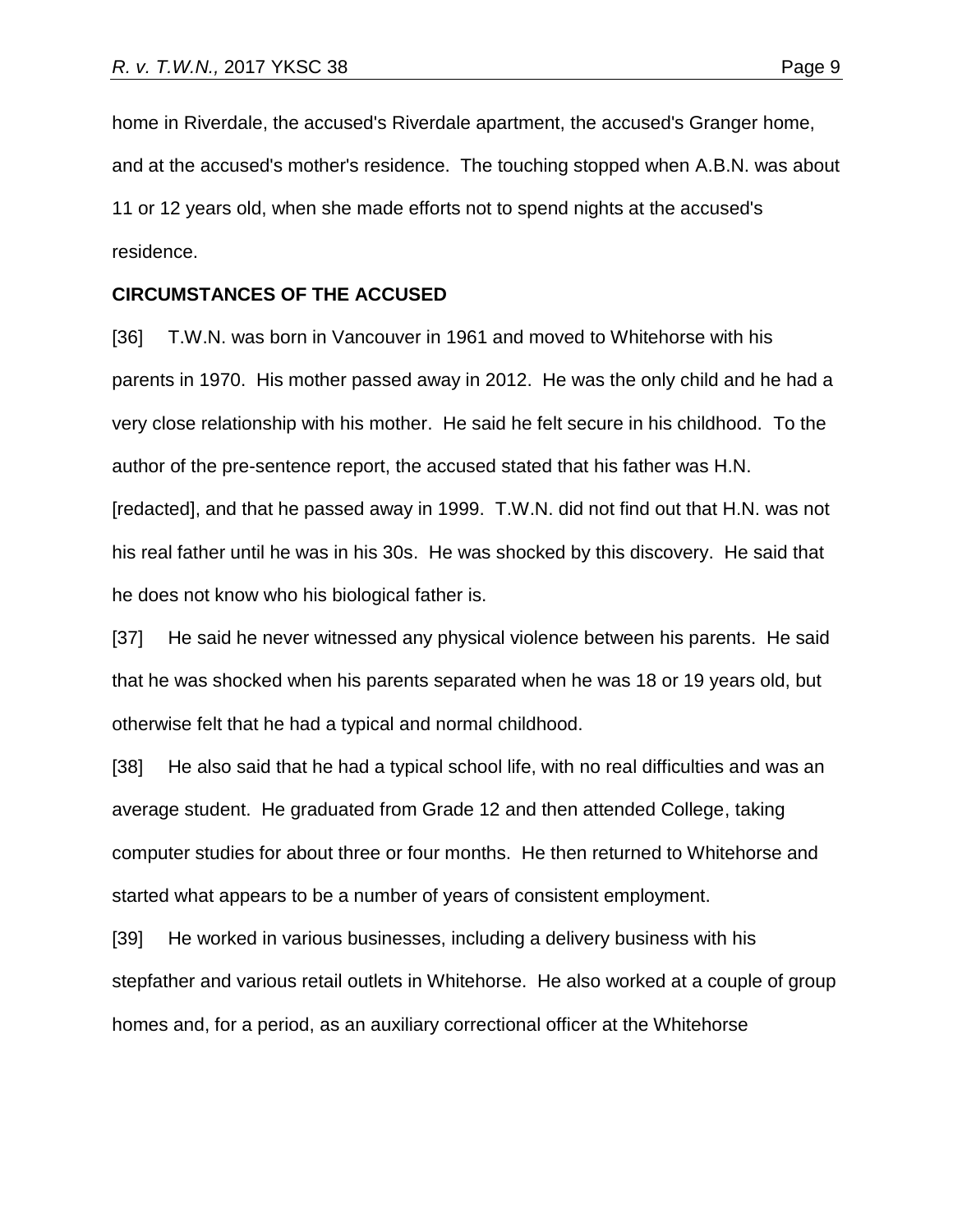Correctional Centre. Most recently, he was employed as a security guard, but has been on disability from that position for the last three years.

[40] When asked why he would touch his children's genitals, he answered that he did not know why and later stated for the risks/needs assessment that he did it because of "a sense of power" and control, but he has not really thought about it. He said that he was not sexually aroused when he did so.

[41] N.N., currently 38 years old, has been married to T.W.N. for about eight-and-ahalf years. She said to the probation officer doing the pre-sentence report that she has never been afraid or concerned about T.W.N.'s behaviour. She described her husband as kind, thoughtful and demonstrative of his love.

[42] T.W.N. has been prescribed medication by a psychiatrist as of September 2016 for depression and anxiety. He is on disability from his employment due to the stress of what has been happening to him as a result of these charges.

[43] T.W.N. says that his actions have negatively impacted his victims. He said that his actions have likely caused them confusion, sadness, and have caused them to question the relationships in their lives and has interfered with their ability to trust. M.N. has disowned his father. T.W.N. explained that he thought his sexual relationship with A.N. was agreed-upon and consensual. He said he now feels bad about his actions and communicated disgust with himself for his behaviour. He asserted that he was willfully blind as to her consent and that he also took advantage of his vulnerable children.

[44] He has been consulting with a psychologist in Whitehorse, pursuant to the benefits package from his employment. I am told by counsel today that this may have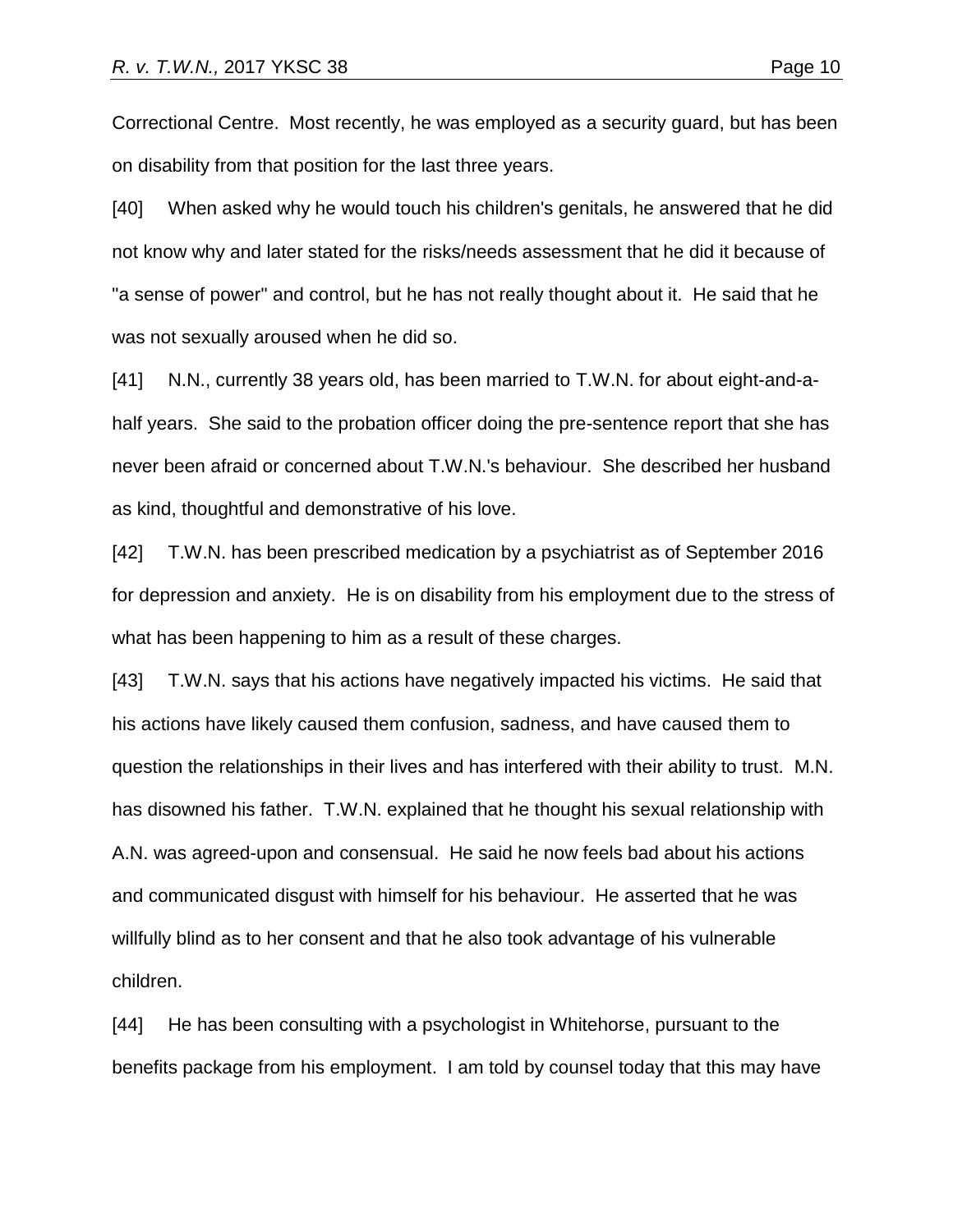expired, but that it may regenerate with the new fiscal year. I am not sure of the status of that exactly.

[45] One of the things noted by the probation officer in the pre-sentence report is that there were no concerns with respect to T.W.N.'s supervision and that cooperation with supervision appears to be one of his strengths. The probation officer also noted that T.W.N. has a wide base of community support, particularly within the Filipino community in Whitehorse, and that he appears to have been greatly affected by these matters post-charge.

[46] In particular, and I note this because it may be important after the fact, that the probation officer stated at the end of the pre-sentence report:

> …[T.W.N.] may benefit from programming addressing spousal and sexual violence to solidify any gains that he may have made through self-reflection of his past behaviours.

# *Risk Assessment Report and Personality Assessment*

[47] The most recent risk assessment report and personality assessment was authored by psychologist, Craig Dempsey, and is dated March 8, 2017.

[48] In doing that assessment, Mr. Dempsey used a number of different interview

instruments designed to assess the offender's level of risk for various things, such as

recurring sexually inappropriate behaviour or recurring spousal violence.

[49] The first such instrument is called "Risk for Sexual Violence Protocol". In doing

that assessment, Mr. Dempsey noted that there was some indication that T.W.N.

physically forced his estranged partner to engage in sexual acts with him, that being

A.N.; however, there was no indication that he physically forced his children to engage

in sexual acts with him.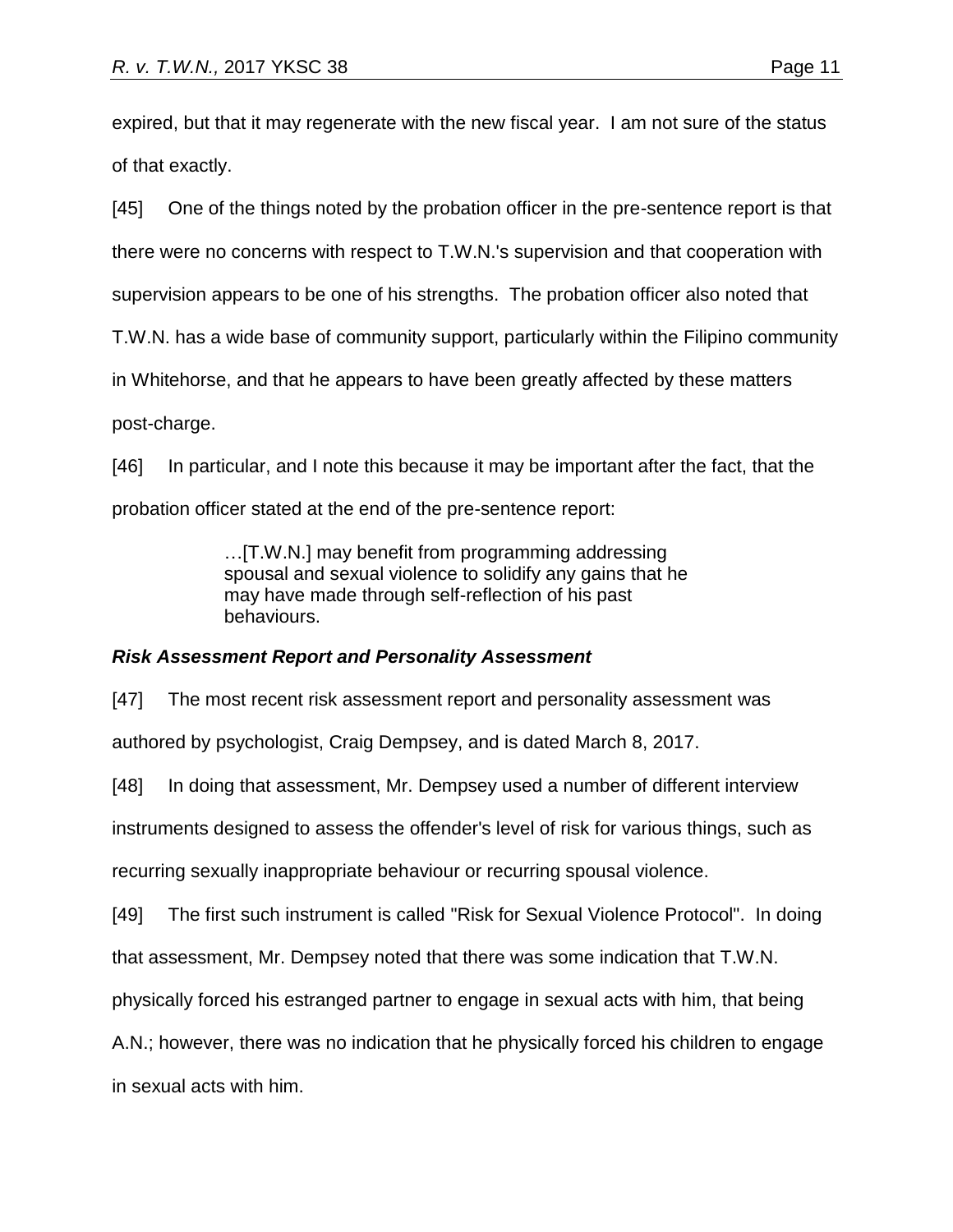[50] Mr. Dempsey described T.W.N. as being presently somewhat self-aware.

[51] T.W.N. was assessed for psychopathy. He was determined to be well below the designated cut-off scores to be considered psychopathic. He does not have any major mental illness or delusional disorders.

[52] T.W.N. has no historic or current difficulty with substance abuse and had no conflict with the law prior to the charges for sexual assault.

[53] Mr. Dempsey noted that, "He has been gainfully employed, attends all appointments required of him and in most areas is a prosocial member of the community." He said that, "[T.W.N.] is amenable to any treatment options and has engaged in treatment for his anxiety and depression." He has also adhered to all of his current bail conditions, which have been in place since March 12, 2014 to date, for a total period of three years and three months.

[54] Based on the Risk for Sexual Violence Protocol, Mr. Dempsey rated T.W.N. as a low/moderate risk for sexually reoffending.

[55] Based on the Static-99R assessment instrument, T.W.N. scored in the low risk range for sexually reoffending.

[56] Based on a third instrument, entitled "Sexual Offender Risk Assessment Guide", T.W.N., again, scored as a low risk for sexual reoffending.

[57] Importantly, on the issue of programming and counselling, Mr. Dempsey expresses the view that, "A comprehensive sexual offender treatment program would assist [T.W.N.] in identifying interpersonal factors and environmental stressors that contributed to his sexual offending behavior."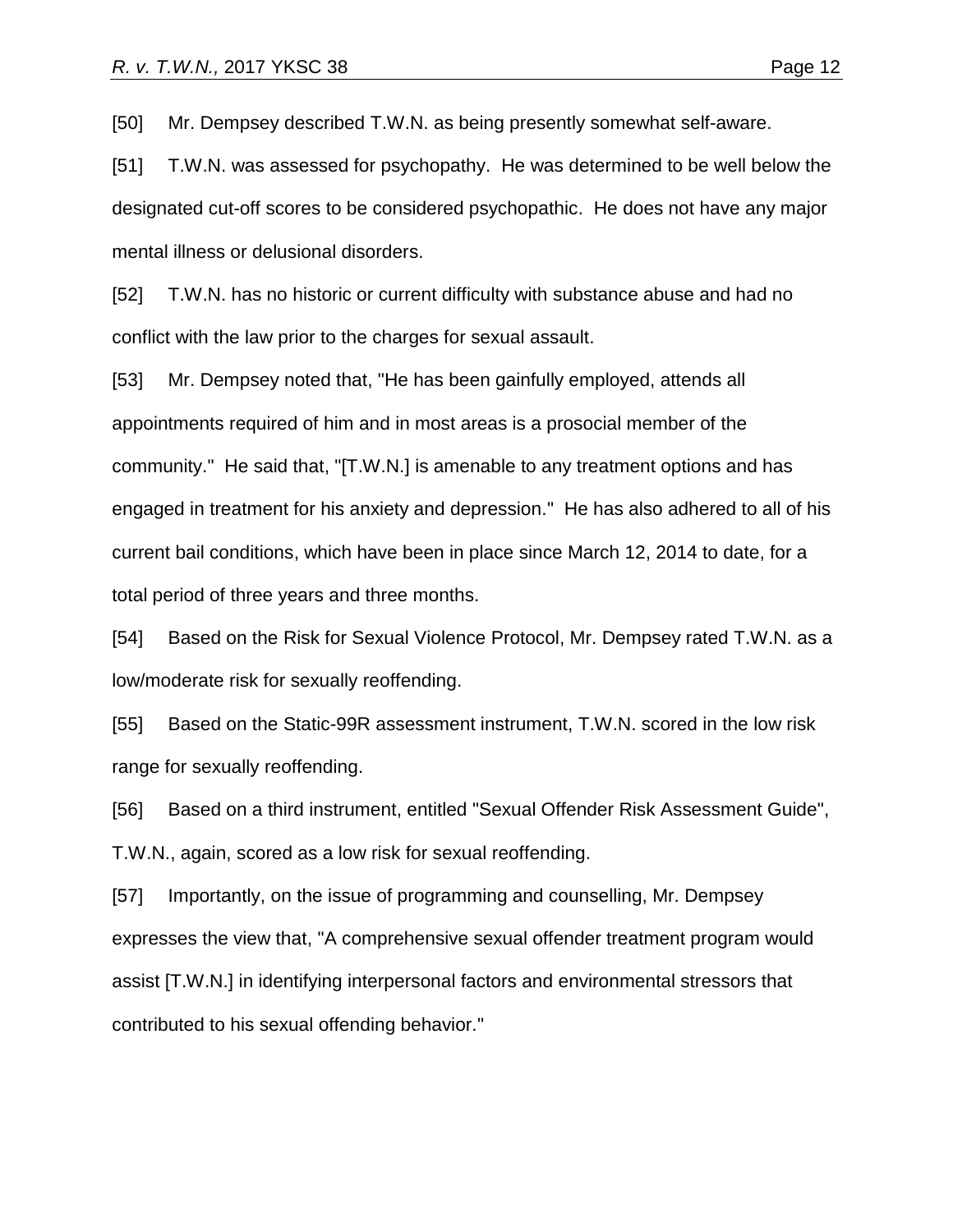[58] Mr. Dempsey also assessed T.W.N. with an instrument entitled "Spousal Assault

Risk Assessment". As already indicated, there was no history of spousal or general

assault prior to the current offences nor has he violated any court-ordered sanctions.

He was scored as a low risk to re-offend violently in a spousal context.

[59] Mr. Dempsey also performed a Personality Assessment Inventory and said that

all of T.W.N.'s scales were in the normal range. He presented as an individual who is

currently managing his anxiety appropriately.

[60] When interviewed, Mr. Dempsey noted that T.W.N. presented as a caring and

empathetic individual, with no evidence of paranoia. He was described by Mr. Dempsey

as being emotionally stable.

[61] Importantly, and I will come back to this, Mr. Dempsey made the following remark:

> ... [T.W.N.'s] behavioral pattern would not be considered "enduring" and appears to have occurred solely in the context of his intimate relationship with his estranged wife and children. It is encouraging that [T.W.N.'s] antisocial traits are not significant or entrenched as those with these prominent features often have lengthy conflict with the Criminal Justice System.

[62] Mr. Dempsey continued that T.W.N. presented as having reasonable control over the expression of anger and hostility and has attended for treatment regarding his propensity to engage in violence and aggression, and is on medication for mood stabilization.

[63] In closing, Mr. Dempsey stated that T.W.N. accepts responsibility and is

amenable to all remediation efforts put forward and he is motivated for treatment.

Mr. Dempsey stated: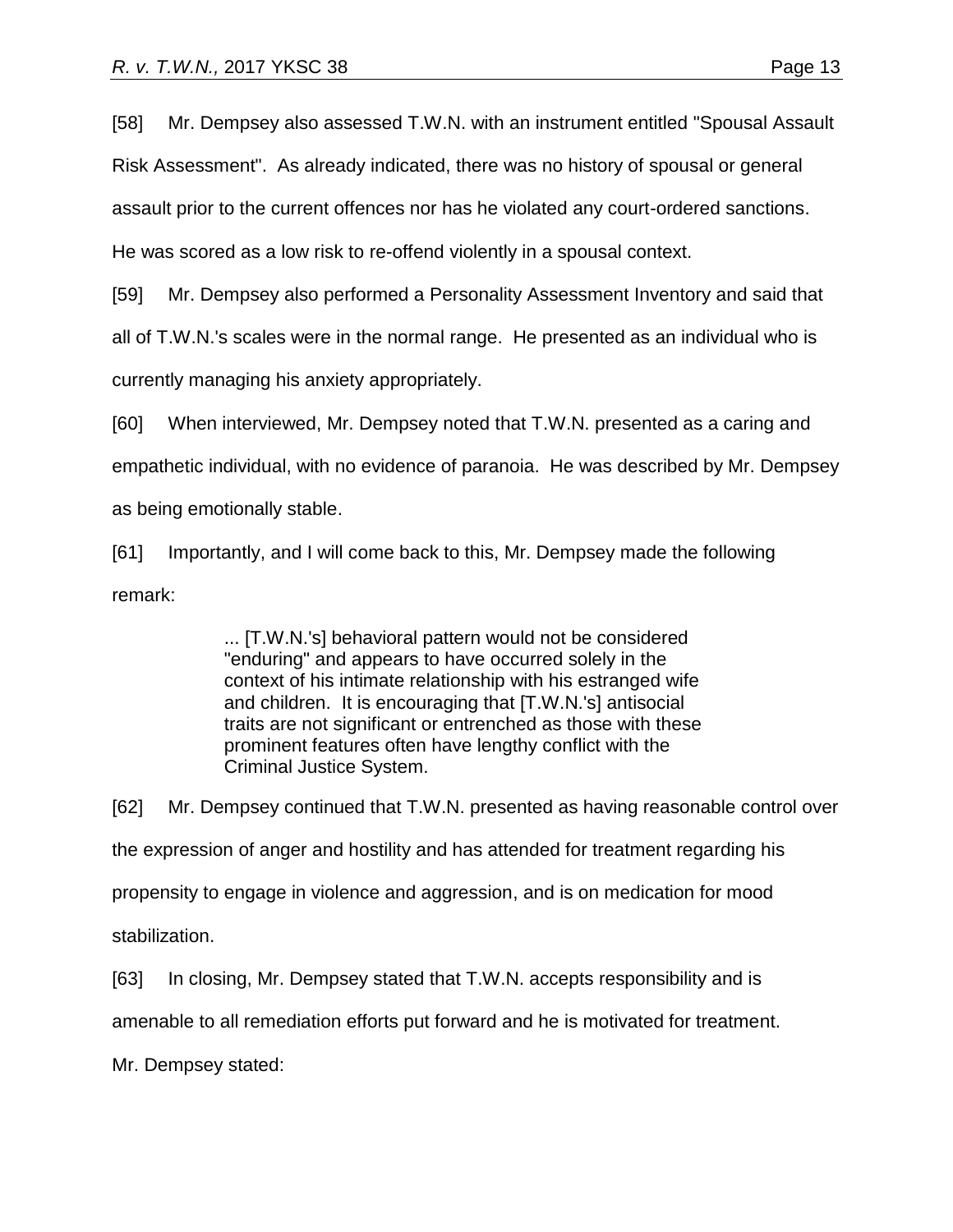It is my understanding that the Department of Justice offers spousal abuse and sexual offender programming and he should be encouraged to attend and participate in these programs.

[64] I emphasize that, again, because of the issue of whether counselling would likely be ordered if he is released on a conditional sentence order.

## *Letters of Support*

[65] There were eight letters of support filed, plus one from Many Rivers Counselling. I do not intend to go through all of them, but just make a few observations from some representative letters.

[66] The first one is from N.N., the accused's current wife. As I said, the couple have been married for eight-and-a-half years. She spoke about still being able to trust her husband in every area of her life and observing that he expresses "great remorse for his behaviour and his actions."

[67] The next letter is from R. Y., who has known the accused for more than five years. He described T.W.N. as "a decent, hardworking and trustworthy person" who is remorseful for these charges and is sorry for what he has done.

[68] Next is C. M., who has known the accused for over eight years and is a friend to N.N. She said that she feels this "was an isolated event" and that T.W.N. has "remorse and sorriness for what he had done" and he shows this through his ongoing efforts of seeking counselling, which is a continuing theme in the sentencing.

[69] Next is a letter from J.S., who has known T.W.N. for over 13 years. J. says that T.W.N. is a reliable person and has been very supportive to her over the years and says that "he is regretful of circumstances that occurred in his past relationships and recognizes his mistakes."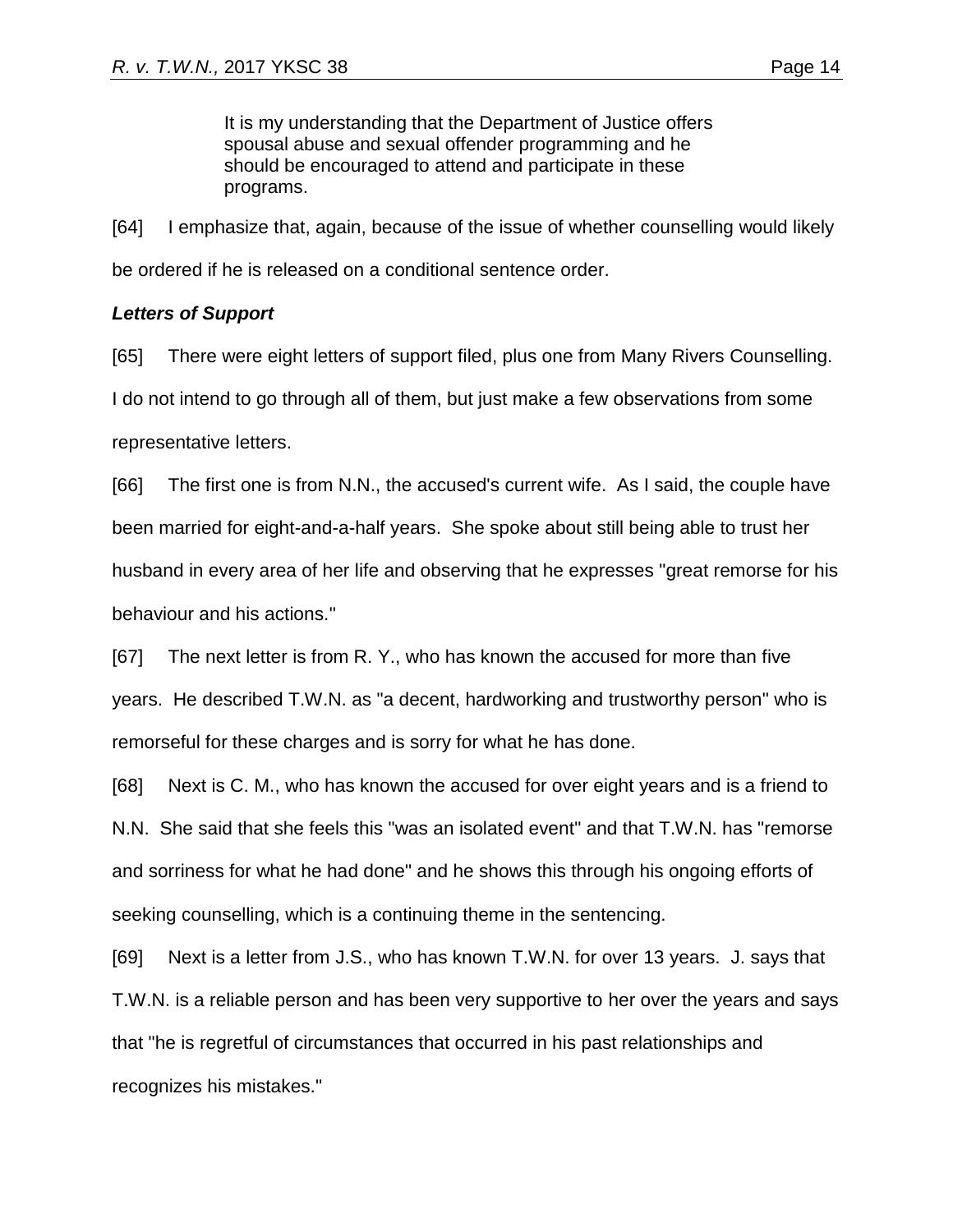[70] Last is a letter from M.P., who has known T.W.N. since he arrived in the Yukon about 15 years ago. He described T.W.N. as always having been a hard worker, who would on many occasions go out of his way to help people in the community. Mr. P. has never deemed him to be a threat, nor has he ever been suspicious of T.W.N. around children or women. Mr. P. says that T.W.N. "has voiced many times that he regrets that his children have had to suffer so much emotional pain throughout this arduous process."

#### **CIRCUMSTANCES OF THE VICTIMS**

[71] The victims read their statements into the record in person as well as via videoconference. It was recent, it was tearful, and it was very poignant to hear those remarks.

[72] The first victim impact statement is from G.G. She said that she was devastated when she learned of the abuse, that the crime disturbed her so much she became less productive, fell into a depression and became too ill to eat. She talks about interrupted sleep patterns and vivid nightmares.

[73] We also heard from A.B.N., who said she would not wish her childhood experience on her worst enemy. She said she was a shy kid at school to begin with and then became very ashamed as a result of what happened. She said T.W.N.'s temper scared her. She said, as an adult, she has had a really challenging time accepting father figures generally. She said that she hated herself for the longest time. She could not sleep. She lost days of school, skipped school, and had less than average grades because she hid from life.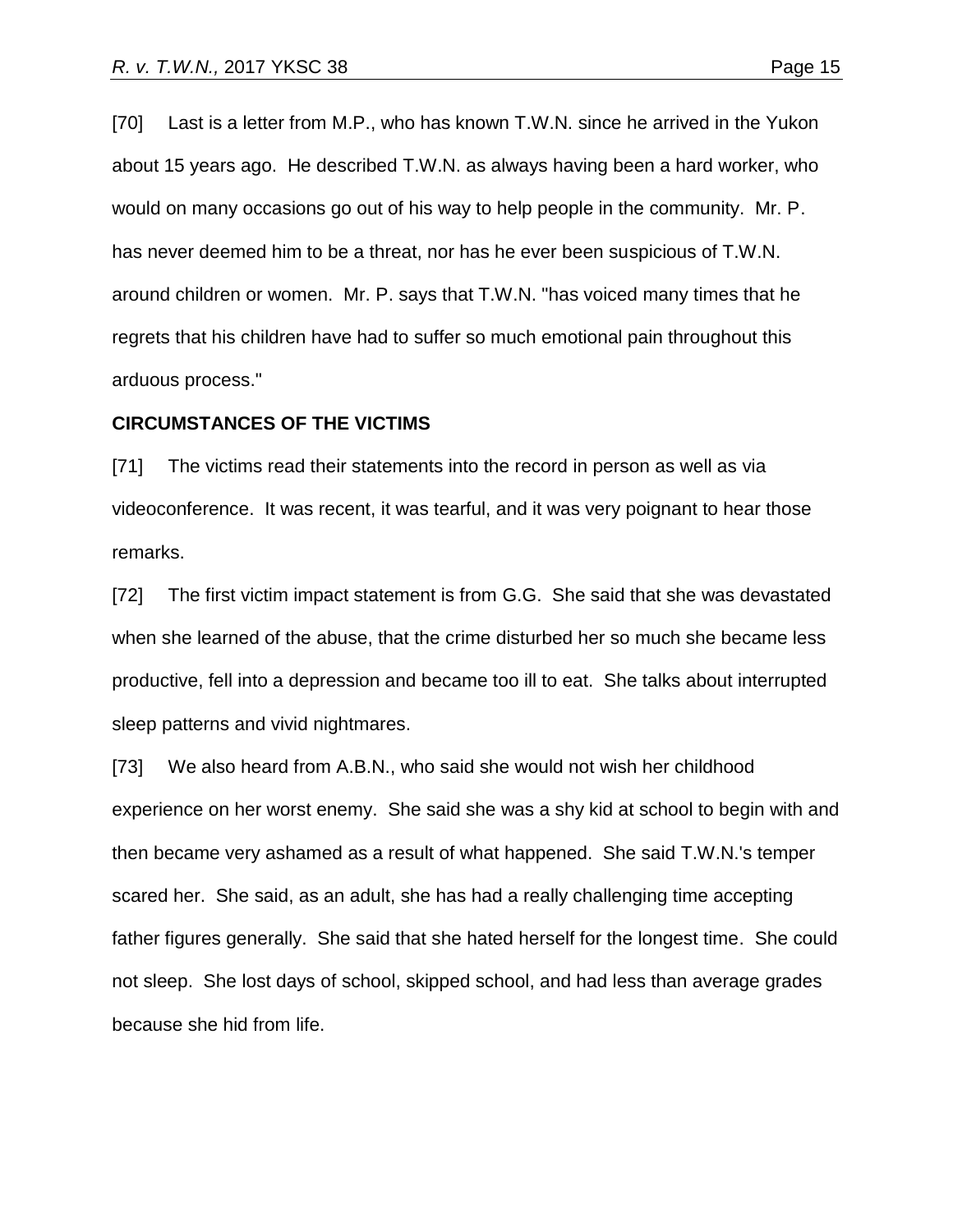[74] A.A.N. also read her statement into the record. She talked about her life being filled with hurt and self-abuse and having no self-worth. She spoke about being mentally and emotionally unstable and suffering from depression. She said she hated herself and began to cut herself, which I take to be a reference to self-harm behaviour. She said she has extremely bad anxiety to the point where she was prescribed antidepressants in high school, and that she has had sleep problems.

[75] A.N. also filed a victim impact statement. She said that the last several years have basically been spent surviving the emotional trauma that T.W.N. had inflicted on her and her children, and indirectly to the rest of her family and the people around her. She spoke of having lost work because of time required for health problems, counselling problems and legal appointments, which has cost her family financially. She spoke of always being on the lookout for T.W.N.'s presence, as it continues to bother her that she and her children have opted to avoid public venues and gatherings if there might be a chance of seeing him.

[76] One of the things that the Court is required to do on a sentencing is to take into account the aggravating and mitigating circumstances.

## **AGGRAVATING CIRCUMSTANCES**

[77] The aggravating circumstances were fairly set out by Mr. Parkkari earlier, and they are now codified in s. 718.2 of the *Criminal Code*:

> (a) a sentence should be increased or reduced to account for any relevant aggravating or mitigating circumstances relating to the offence or the offender, and, without limiting the generality of the foregoing,

> > ...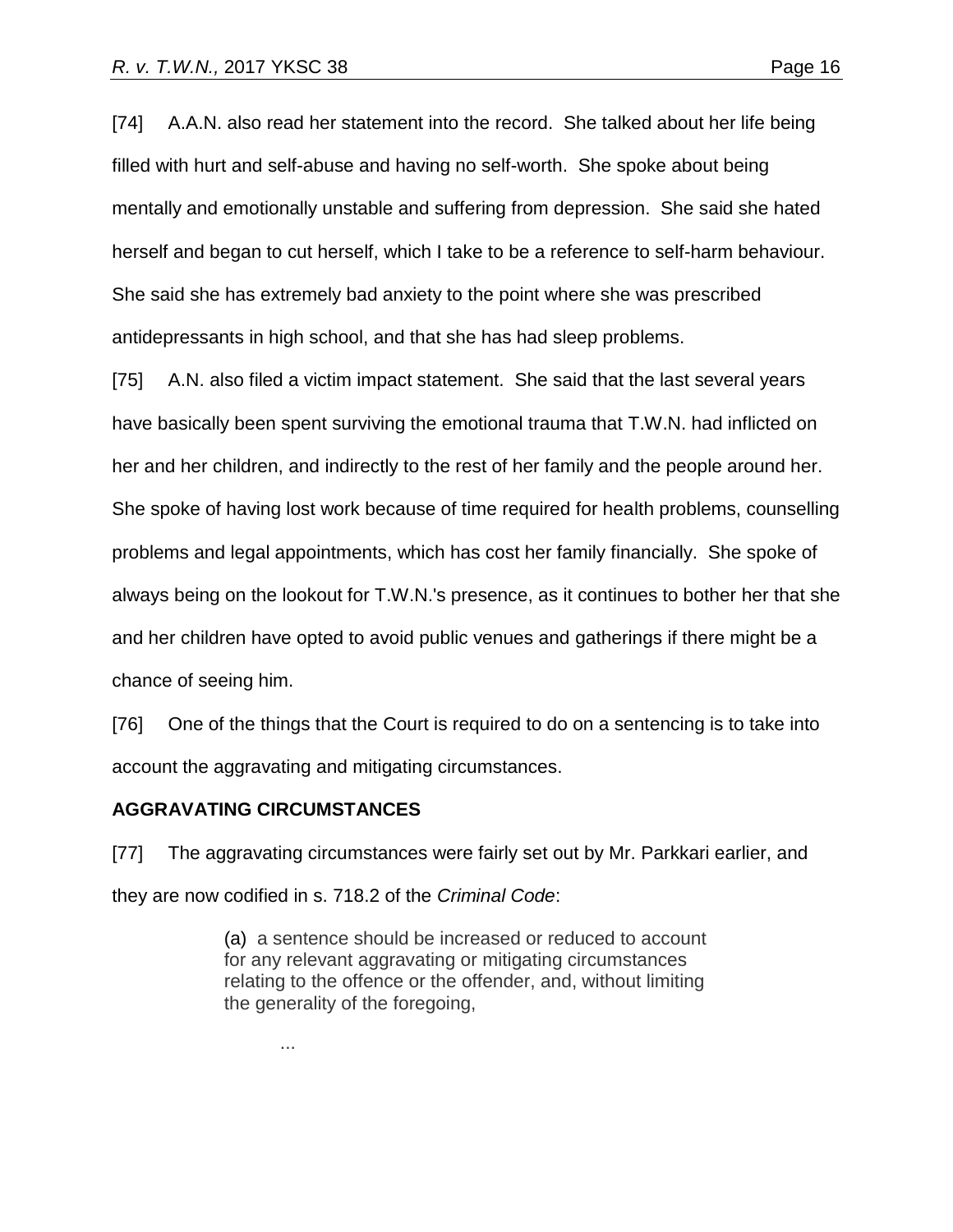# [78] He did so.

(ii.1) evidence that the offender, in committing the offence, abused a person under the age of eighteen years,

# [79] He did so.

(iii) evidence that the offender, in committing the offence, abused a position of trust or authority in relation to the victim,

- [80] This was the case in this situation.
- [81] And:

(iii.1) evidence that the offence had a significant impact on the victim, considering their age and other personal circumstances, including their health and financial situation,

[82] That is also applicable in the case before me.

# **MITIGATING CIRCUMSTANCES**

[83] First, and importantly, T.W.N. has no criminal record.

[84] Second, and similarly, there is no evidence of any violence or sexually

inappropriate behaviour prior to the relationship with A.N. over the period from 1997 to

2003, or since that relationship, especially during the eight-and-a-half-year marriage to

N.N.

[85] These two facts, in combination with the positive testimonials from eight friends

and relatives in letters of support, indicate that this admittedly extended period of

criminal and harmful behaviour was out of character for the accused. Plus, this seems

to be objectively supported by Mr. Dempsey's opinion, where he spoke about T.W.N.'s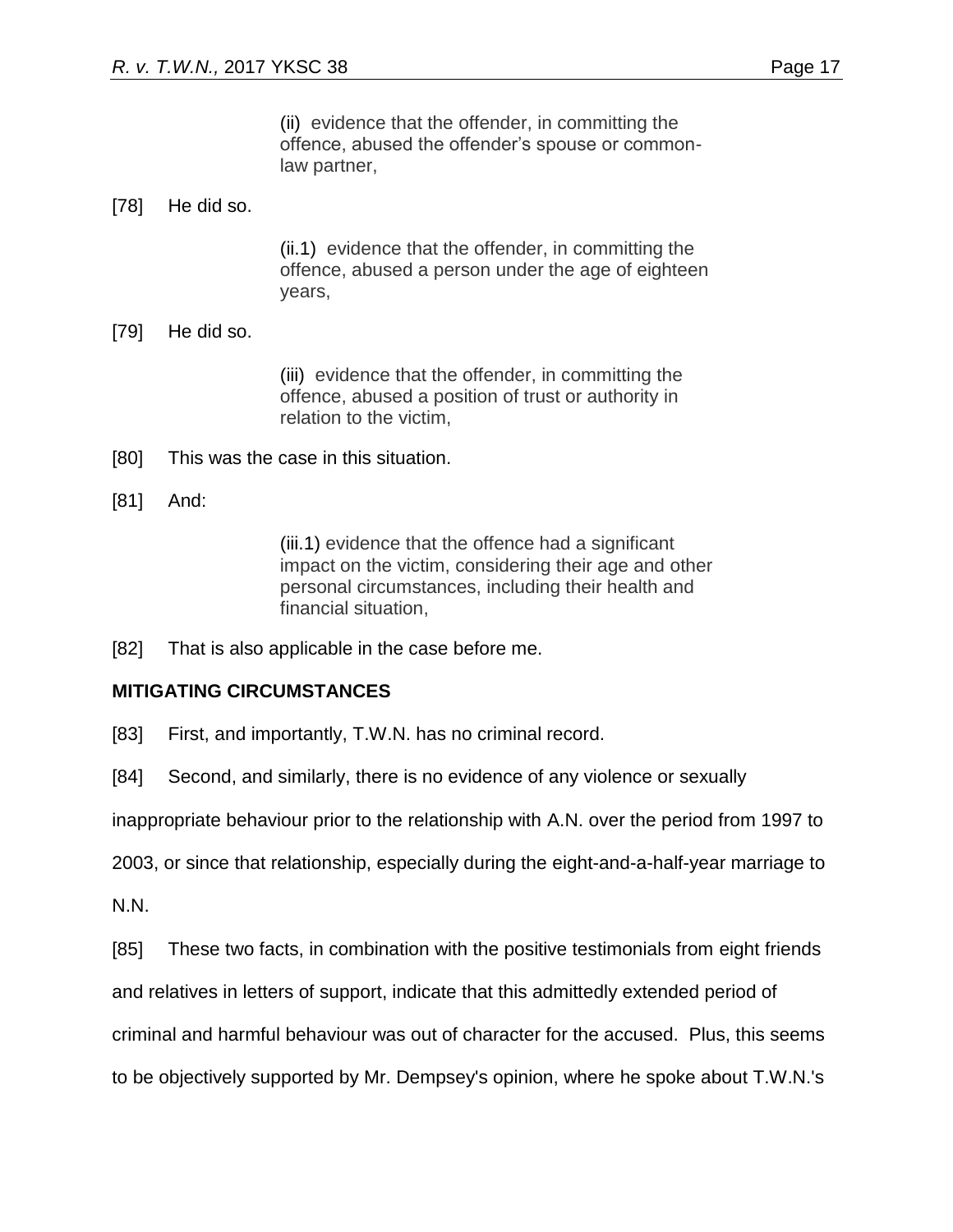behavioural pattern not being considered enduring. I take that to mean that it is not something that he would likely see recur in the future.

[86] Third, T.W.N. has scored in the low to moderate risk range in his propensity to

re-offend sexually and in the low risk range for reoffending as a spousal assaulter.

[87] Fourth, T.W.N. has voluntarily — and I would say even eagerly and

enthusiastically — sought out psychiatric and psychological help and counselling while

awaiting the outcome of these offences.

[88] Fifth, T.W.N. has been able to comply with all his release conditions since he was released on his recognizance on March 12, 2014, without a single negative incident. In this regard, I will just refer briefly to the email from Sean Couch-Lacey, dated June 5, 2017, where he reported to Ms. Atkinson, defence counsel:

> [T.W.N.] was required to report weekly during most of his time on bail...[T.W.N.] has reported consistently and has demonstrated vigilance in this regard...[T.W.N.] has been fastidious and conscientious with respect to his reporting requirement.

[89] This is corroborated by Sean Couch-Lacey, whose comment I made reference to

earlier, that cooperation with supervision appears to be a strength for T.W.N.

[90] The next mitigating circumstance is that T.W.N. has continued to demonstrate his

responsibility as a parent by keeping completely up to date with his child support

payments for M.N. and S.N. I conclude that this reflects positively on his character.

[91] Also, T.W.N. has demonstrated genuine remorse and regret for his criminal

behaviour to this Court, to the victims and the general public, to his friends and family,

to his bail supervision officer, and to the psychologist, Craig Dempsey. This is

corroborated by his guilty plea.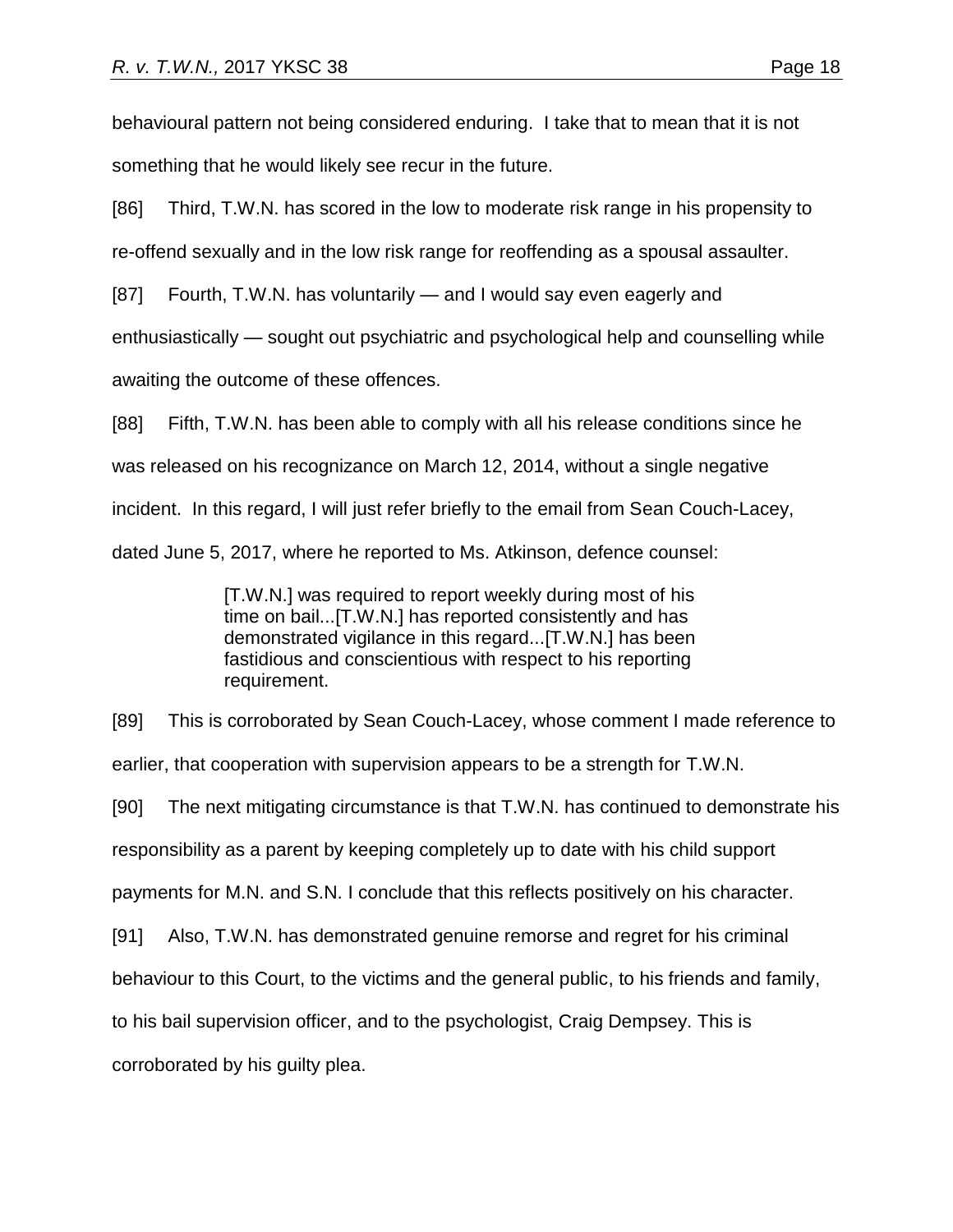[92] Lastly, in terms of mitigating factors, the assaults on the children, while serious and having a sexual undertone, did not involve any form of penetration or overt physical force beyond that used in the pinchy-bum game. As I understand the facts, the touching appears to have been on top of the clothing and did not involve any nudity on T.W.N.'s part.

## **CASE LAW**

[93] Both counsel concede that there are few, if any, sentencing precedents which are directly on point, yet both also seem to agree that the appropriate range for these

offences appears to be from 18 months to in excess of two years.

[94] I agree with the Crown that in cases of sexual offences against children,

especially where the offender is in a position of trust, courts must emphasize

denunciation and deterrence.

[95] However, as was recognized in *R. v. Haugo*, 2006 BCPC 319, ("*Haugo*") at

para. 72 to 74:

[72] With respect to deterrence, it has been held that a conditional sentence can address both general and specific deterrence through the conditions imposed. Similarly, such a sentence can address denunciation.

And then there is a reference to *R. v. Proulx*, [2000] 1 S.C.R. 61, ("*Proulx*") which I will

come back to briefly.

[73] It has also been held that restorative justice and rehabilitation are better achieved through a conditional sentence than through incarceration.

And, thirdly:

[74] There is no offence for which a conditional sentence cannot be imposed, as long as the prerequisites have been satisfied.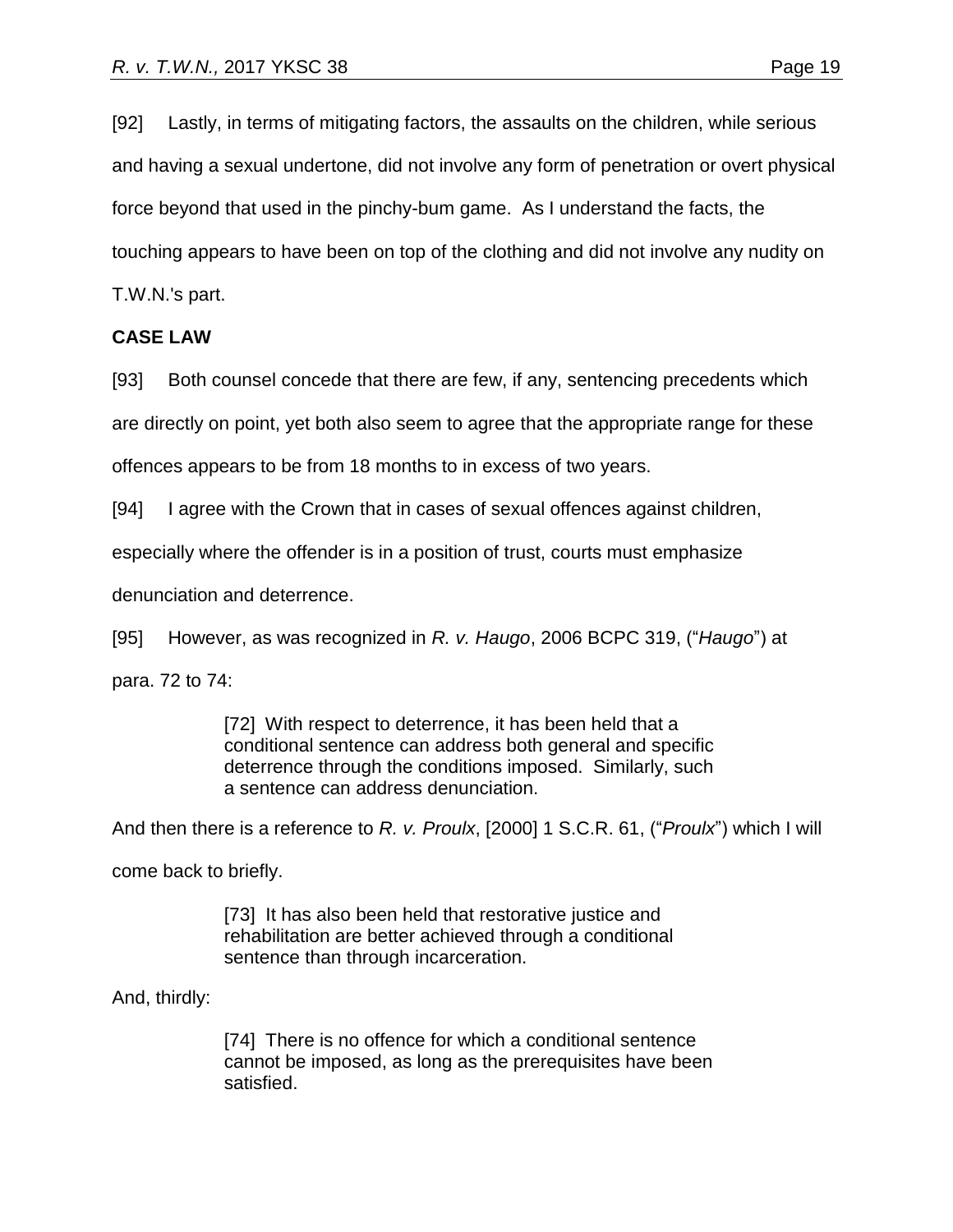I will come back to those prerequisites in a minute.

[96] The judge in *Haugo* goes on at paras. 79 through 81. I think it is important to

read these in because there are some similarities to the case at bar:

[79] In *R. v. Proulx*, it was held that a conditional sentence with house arrest can provide ample denunciation in many cases. The shame of encountering members in the community may make it even more difficult for the offender to serve the sentence in the community than in prison. Denunciation will depend on the circumstances of the offender, the nature of the conditions imposed, and the community in which the sentence is to be served.

[80] In my view, in the circumstances of this case, general deterrence, denunciation, and rehabilitation are the objectives which figures most prominently in the sentencing of this accused. Those objectives can be addressed through the imposition of a conditional sentence with strict terms.

[81] The accused is 69 and the risk factor for reoffending is extremely low. He has expressed profound remorse for his acts, pleading guilty to the offence, thus saving the victims from testifying. He worked in the community as a psychiatric nurse, dealing with patients without incident, and achieved promotions to a responsible position. He has no criminal record. He has the support of his family and friends.

[97] As indicated, I am also going to refer briefly to the leading case on conditional

sentences, which is *Proulx* from the Supreme Court of Canada. That case is the source

of the quote in the *Haugo* case stating that conditional sentences can satisfy the

principles of both denunciation and deterrence. Those comments appear at paras. 102

through 107 in the *Proulx* decision.

[98] In terms of the prerequisites for when a Court may consider a conditional

sentence, as Mr. Parkkari pointed out, these are set out in s. 742.1 of the *Criminal* 

*Code*. These are paraphrased by the Court in *Proulx* at para. 46:

[46] This provision lists four criteria that a court must consider before deciding to impose a conditional sentence: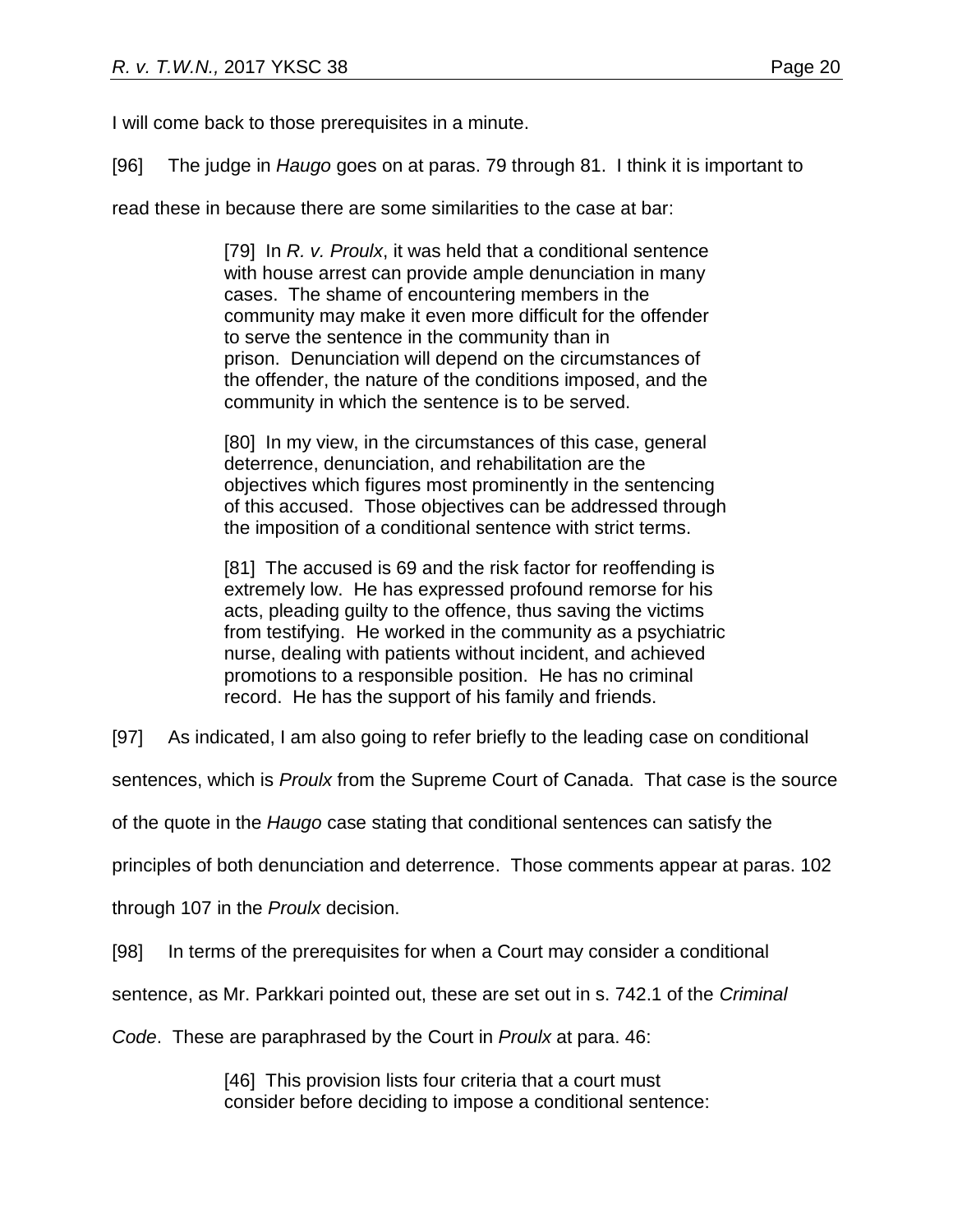(1) the offender must be convicted of an offence that is not punishable by a minimum term of imprisonment;

And I pause here to observe that none of these offences are.

(2) the court must impose a term of imprisonment of less than two years;

And I will come back to that.

(3) the safety of the community would not be endangered by the offender serving the sentence in the community; and

(4) a conditional sentence would be consistent with the fundamental purpose and principles of sentencing set out in ss. 718 to 718.2.

[99] Going back to the second point about imposing a term of imprisonment of less

than two years, the Court in *Proulx* said that is a two-stage process. At the first stage,

the judge simply has to exclude two possibilities: (1) probationary measures; and (2) a

penitentiary term. If either of those sentences are appropriate, then a conditional

sentence should not be imposed.

[100] In going through this consideration, the Court may rely on the submissions of the parties, although they are not binding. For example, both parties may agree that the appropriate range of sentence is a term of imprisonment of less than two years. I take that to be the situation here.

[101] Going on to the second stage of determining whether the sentence of less than two years is appropriate, I must then consider the fundamental purposes and principles of sentencing in ss. 718 to 718.2.

[102] Some of the principles of sentencing have been touched on earlier, in terms of the aggravating circumstances in this case.

[103] Section 718 sets out the following principles that must be taken into account: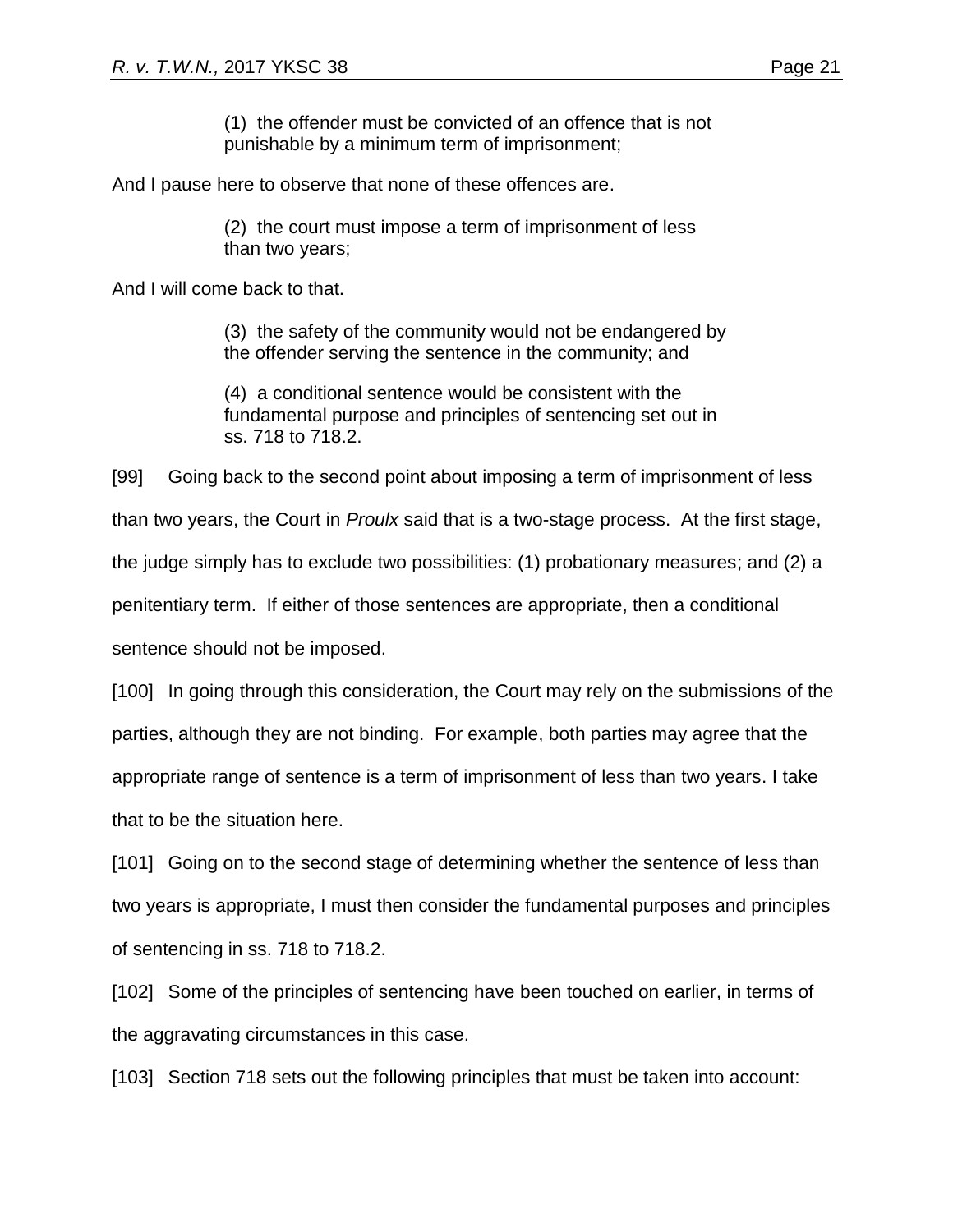(a) to denounce unlawful conduct and the harm done to victims or the community that is caused by unlawful conduct;

(b) to deter the offender and other persons from committing offences;

(c) to separate offenders from society, where necessary;

(d) to assist in rehabilitating offenders;

(e) to provide reparations for harm done to victims or to the community; and

(f) to promote a sense of responsibility in offenders, and acknowledgment of the harm done to victims and to the community.

[104] I am satisfied that a jail sentence of less than two years in the case at bar is

appropriate.

[105] I am also satisfied that the safety of the community would not be endangered by

the offender serving that jail sentence in the community.

[106] Lastly, I am satisfied that a conditional sentence would be consistent with the

fundamental purpose and principles of sentencing set out in ss. 718 to 718.2 of the

*Criminal Code*.

[107] Accordingly, I am going to impose a conditional sentence of imprisonment of two

years less one day.

[108] I am going to impose the statutory conditions that T.W.N.:

- 1. Keep the peace and be of good behaviour.
- 2. Appear before the court when required to do so by the court.
- 3. Report to a supervisor within two working days immediately upon his release from custody.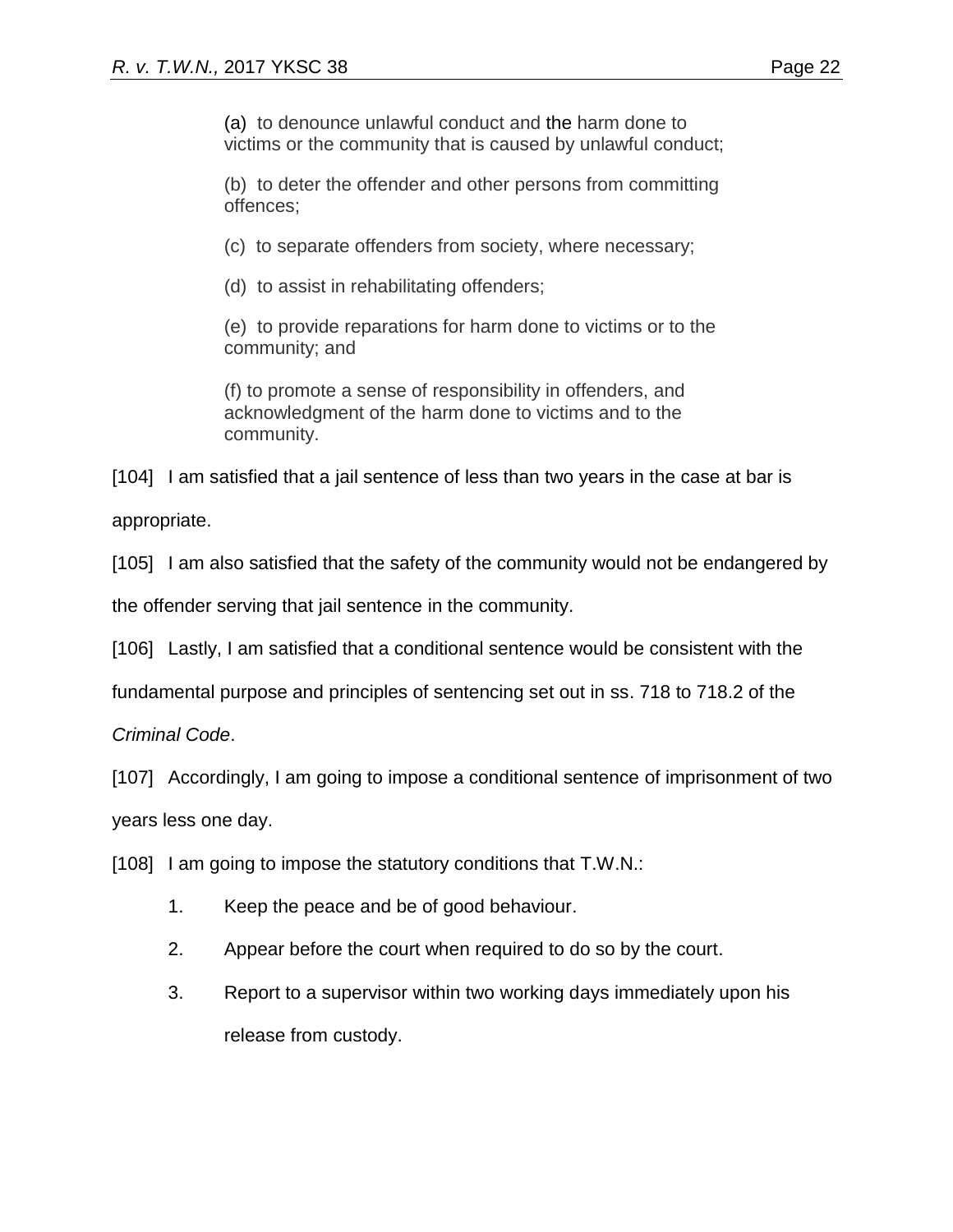- 5. Notify his sentence supervisor of any change of name or address and promptly of any change of employment or occupation.
- 6. Have no contact directly or indirectly or communication in any way with A.N., M.N., A.B.N., A.A.N., and G.G, unless contact is initiated by these individuals and approved of by the sentence supervisor.
- 7. Remain 50 metres away from [addresses redacted because of publication ban].
- 8. Reside as approved by your sentence supervisor and abide by the rules of the residence and not change that residence without the prior written permission of your sentence supervisor.
- 9. For the first 12 months of this order, abide by a curfew by being inside your residence or on your property between 10 p.m. and 7 a.m. daily, except with the prior written permission of your sentence supervisor and except for purposes of employment, including travel directly to and directly from your place of employment. You must answer the door or the telephone for curfew checks. Failure to do so during reasonable hours will be a presumptive breach of this condition.
- 10. Attend and actively participate in all assessment and counselling programs as directed by your sentence supervisor, and complete them to the satisfaction of your sentence supervisor, for the following issues:
	- spousal violence;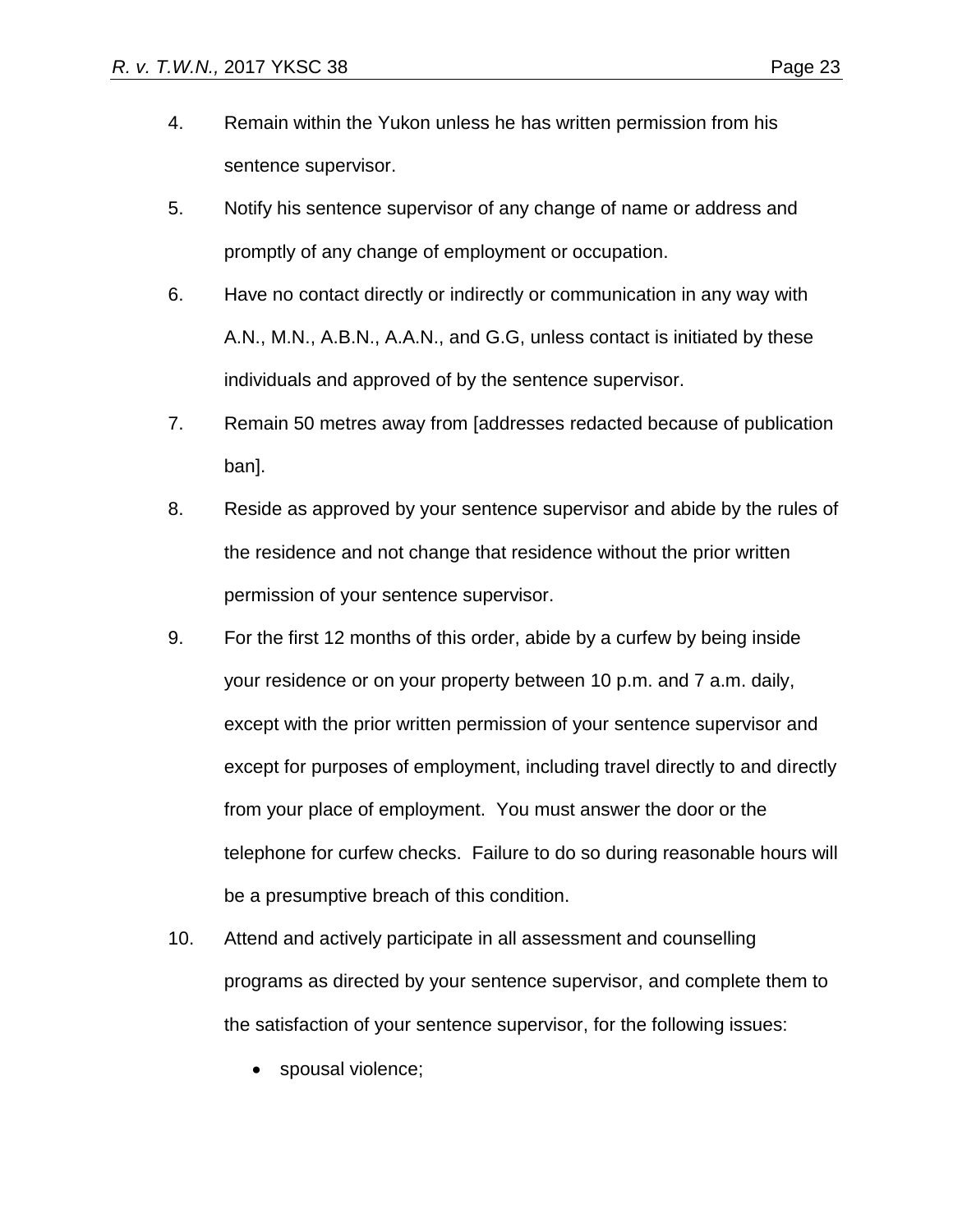- anger management;
- psychological issues;
- any other issues identified by your sentence supervisor, which I am assuming will include sexual reoffending; and
- provide consents to release information to your sentence supervisor regarding your participation in any program you have been directed to do pursuant to this condition.
- 11. Perform 240 hours of community service as directed by your sentence supervisor or such other person as your sentence supervisor may designate. This community service must be completed by the end of the conditional sentence order. Any time spent in programming may be applied to your community service at the discretion of your sentence supervisor.
- 12. Participate in such educational or life skills programming as directed by your sentence supervisor and provide your sentence supervisor with consents to release information in relation to your participation in any programs you may have been directed to do pursuant to this condition.
- 13. Make reasonable efforts to find and maintain suitable employment and provide your sentence supervisor with all necessary details concerning your efforts.
- 14. Not possess any firearm, ammunition, explosive substance or any weapon as defined by the *Criminal Code* except as required by your employment and except with the prior written permission of your sentence supervisor.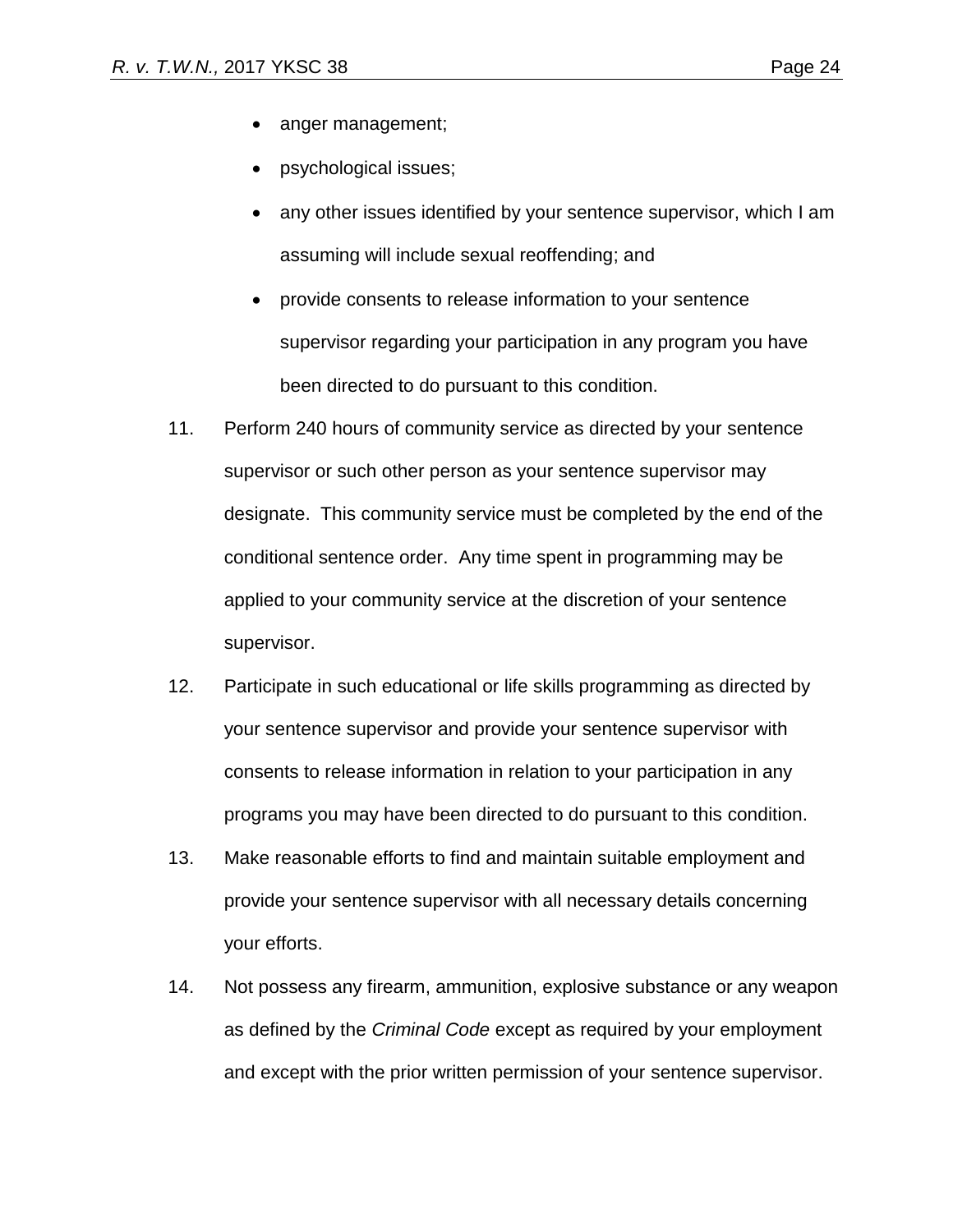[109] Following the end of the conditional sentence order, there will be a period of probation for a period of three years.

[110] That probation order will be subject to the statutory conditions:

- 1. Keep the peace and be of good behaviour.
- 2. Appear before the court when required to do so by the court.
- 3. Notify the probation officer in advance of any change of name or address, and promptly of any change of employment or occupation.
- 4. Remain within the Yukon Territory unless you obtain written permission from your probation officer or the court.
- 5. Report to your probation officer within two working days at the end of the conditional sentence order, and thereafter, when and in the manner directed by the probation officer.
- 6. Reside as approved directed by your probation officer, abide by the rules of the residence and not change that residence without the prior written permission of your probation officer.
- 7. Attend and actively participate in all assessment and counselling programs as directed by your probation officer, and complete them to the satisfaction of your probation officer, for the following issues:
	- psychological issues;
	- any other issues identified by your probation officer; and
	- provide consents to release information to your probation officer regarding your participation in any program you have been directed to do pursuant to this order.